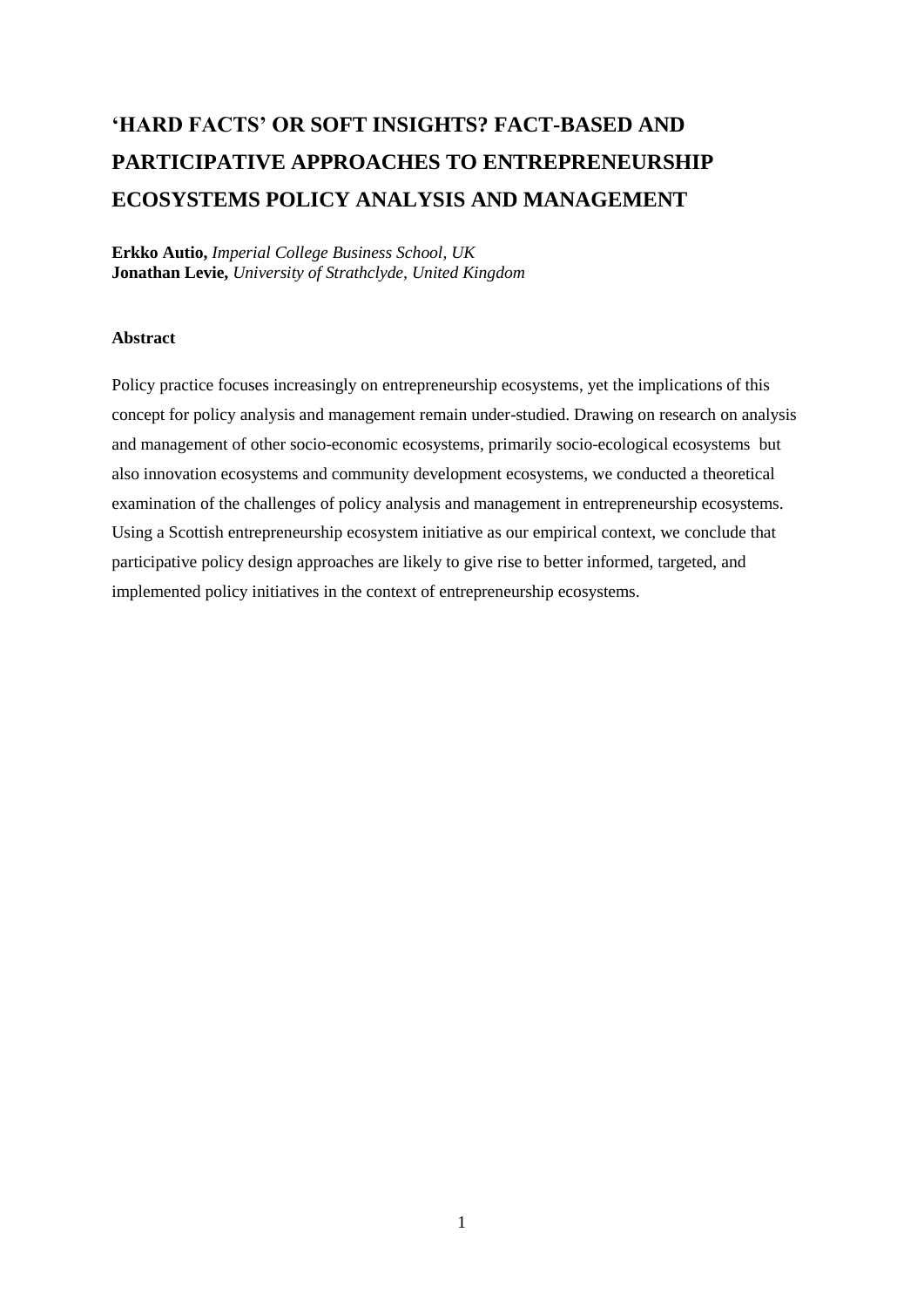#### **Introduction**

Entrepreneurship ecosystems attract increasing policy interest (Acs et al., 2014; Drexler et al., 2014). This trend has highlighted a gap in our knowledge of how to improve the functioning of such ecosystems. Traditionally, entrepreneurship policy has employed top-down approaches designed to address specific, well-defined market failures by, for example, providing subsidized funding for new businesses or enhancing SME access to R&D facilities or government procurement systems (Lundström and Stevenson, 2005). As the policy focus shifts towards entrepreneurship ecosystems, more attention needs to be paid to understanding and managing system-level dynamics in ways that move beyond the traditional, market failure approach. In this paper, we review policy analysis and management approaches in a wide range of socio-economic ecosystems and apply these lessons to entrepreneurship ecosystems in general and to the specific case of Scotland's innovation-driven entrepreneurship ecosystem. Our findings raise fundamental questions about the efficacy of traditional entrepreneurship policy and the role of policymakers in entrepreneurship ecosystems.

Following Acs et al. (2014, p. 479), we define entrepreneurship ecosystems as: "…*the dynamic, institutionally embedded interaction between entrepreneurial attitudes, ability, and aspirations, by individuals, which drives the allocation of resources through the creation and operation of new ventures*." Entrepreneurship ecosystems are complex socioeconomic structures that are driven by individual-level action. This action is embedded in complex interactions between individual and organizational stakeholders that make up the ecosystem, and it is expressed through the creation and operation of new ventures. The ultimate outcome of this trial-and-error dynamic is the allocation of resources towards productive uses. The system-level outcome of this dynamic, therefore, is increased total factor productivity.

Because the 'services' produced by entrepreneurship ecosystems are diffuse and produced through a complex resource allocation dynamic, it is not easy to trace gaps in ecosystem performance back to specific, well defined market failures. This is the main challenge that distinguishes analysis and management of entrepreneurship ecosystems from more traditional, market failure focused policy design and implementation. As we will elaborate in our theory section, the complexities of entrepreneurship ecosystems give rise to four key challenges to ecosystem policy analysis and implementation:

- 1 Uneven distribution of embedded knowledge within complex socio-economic systems makes it challenging to analyse them and identify specific market failures (Hayek, 1945; Kirzner, 1997)
- 2 Insufficient understanding of the system dynamic gives rise to unintended policy consequences (Merton, 1936)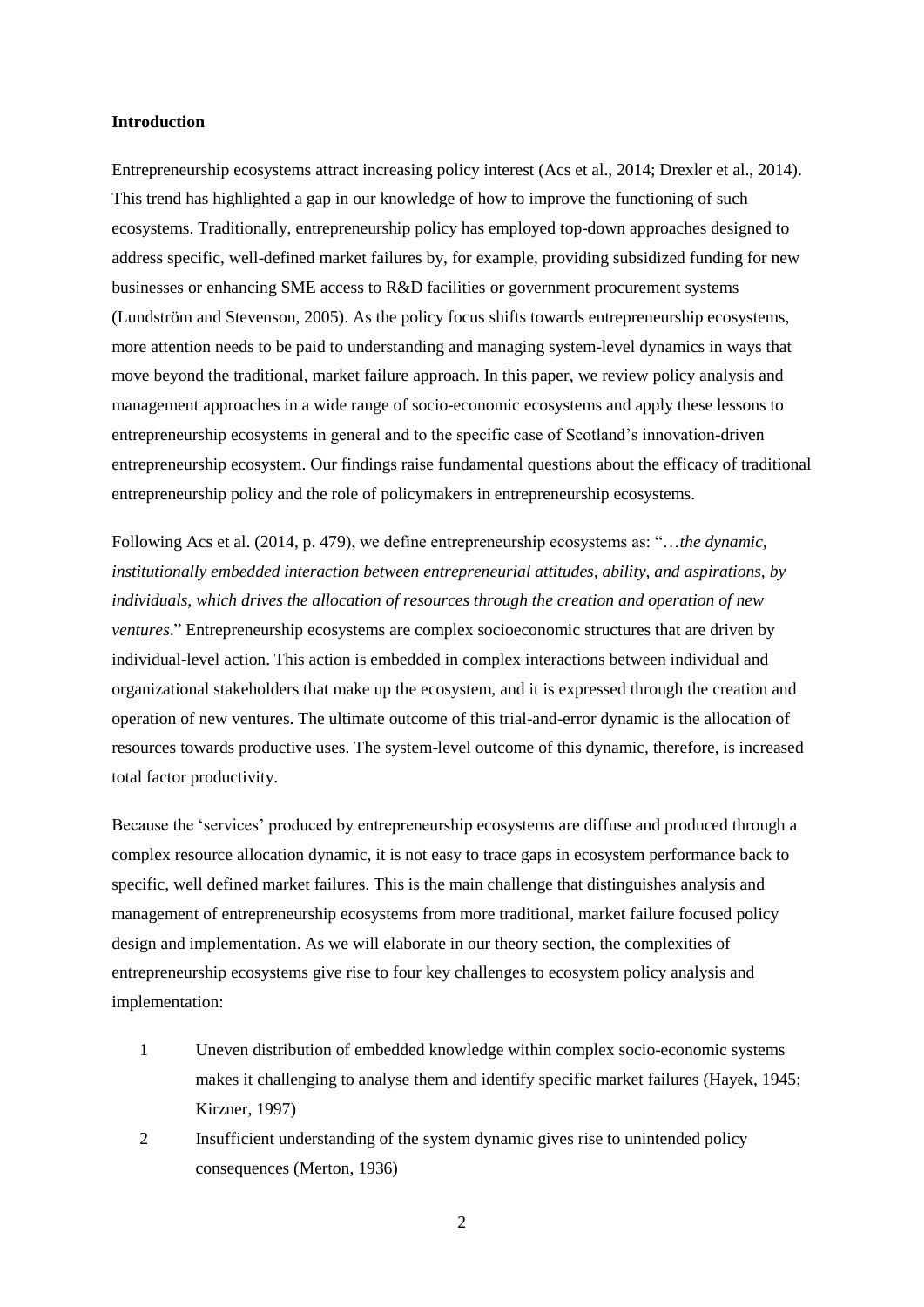- 3 Misalignment of stakeholder interests may undermine commitment to policy action and thus inhibit value co-creation within the ecosystem (Hanley-Brown et al., 2012)
- 4 Complexity of the system gives rise to strong path dependence and system inertia (David, 1985).

These challenges mean that appropriate approaches to analysis and management of entrepreneurship ecosystems may differ from policy approaches to address specific market failures. Yet, in spite of an increasing focus of policy on entrepreneurship ecosystems, there has been little work analysing which approaches might be best suited to dealing with these challenges.

We address this gap by borrowing from policy research that has addressed three different socioeconomic ecosystems of similar complexity: socio-ecological, innovation and community ecosystems. We interpret and adapt insights thus learned to enhance the understanding of effective approaches to entrepreneurship ecosystem policy. As a result, we deduce two hypotheses: (1) Hard facts derived from secondary data provide an insufficient picture of entrepreneurial ecosystem dynamics for policy analysis and need to be supplemented by primary data gathered using participative approaches such as stakeholder workshops; (2) Intensive stakeholder engagement such as focus groups produces causative insights that lower the risk of unintended consequences in entrepreneurship ecosystem management, decrease the risk of inertia, and increase stakeholder alignment. We test these hypotheses with a policy experiment that sought to enhance the Scottish entrepreneurship ecosystem.

With this design we advance four distinct contributions to the entrepreneurship ecosystem literature. First, this is the first study to identify analysis and management challenges to policymakers posed by the systemic characteristics of entrepreneurship ecosystems. Second, this is the first study to translate policy insights accumulated in other ecosystem domains to the context of entrepreneurship ecosystems. Third, we illustrate the effectiveness of participative approaches in entrepreneurship ecosystem policy analysis and management. Finally, through our empirical case, we highlight examples of good practice that should help advance entrepreneurship ecosystem analysis and management in other national or regional contexts.

This paper proceeds as follows. We first review theory on systems of entrepreneurship – or entrepreneurship ecosystems. We then review policy research that focuses on policy analysis and management in complex socio-economic and socio-ecological systems, derive a general proposition on the effectiveness of our approach to entrepreneurial ecosystem analysis and management versus traditional entrepreneurship policy, and deduce our hypotheses. Next, we test these hypotheses on an on-going process of Scottish entrepreneurship ecosystem facilitation. We conclude by discussing the implications of our contribution to entrepreneurship ecosystem policy and practice.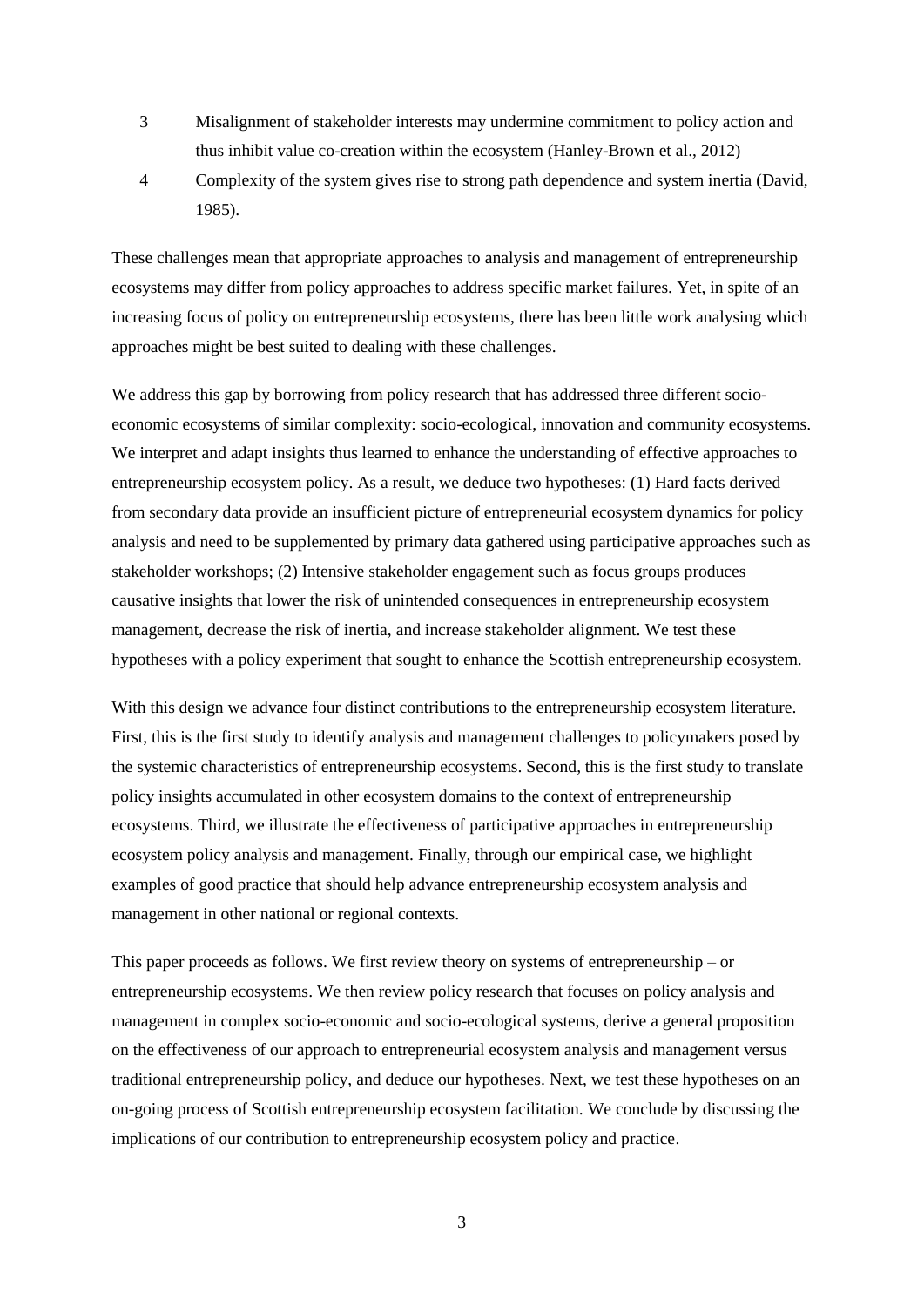#### **Entrepreneurship Ecosystems: Characteristics and Policy Challenges**

Although there is an increasing appreciation that entrepreneurship is subject to contextual influences (Autio et al., 2014), the systems approach to entrepreneurship remains nascent. This is because of two major shortcomings in received literatures. On the one hand, the National Systems of Innovation literature is largely silent about entrepreneurship. On the other hand, the entrepreneurship literature has remained almost myopically focused on the individual and tended to ignore the wider context. Because of these biases, the understanding of systems of entrepreneurship and entrepreneurship ecosystems remains constrained and implications for policy unelaborated.

The National Systems of Innovation literature sought to explain the innovative performance of nations (Edquist, 1997; Lundvall, 1992; Nelson, 1993). The main idea was that the innovative outcomes produced by a given nation were regulated by its innovation infrastructure. In the thinking of this literature, innovation was not so much determined by individual action, but rather, by the *structure* that the country had in place for innovative action. This aspect gave the NSI literature quite a static flavour (Acs et al., 2014). In this theorizing, the institutional structure – i.e., the setup of  $R&D$ performing organizations, funding agencies, educational institutions, as well as the rules, regulations, and established traditions governing the interactions between these, were seen as the pre-eminent determinant of the nation's innovative output. However, in this tradition, there was little or no appreciation of the importance of individual-level agency. The structure predominated, and action by individuals was expected to flow almost automatically if the structural setting was correctly designed. Because of this bias towards the optimization of static structure, the core NSI literature does not offer much insight to understand entrepreneurship ecosystem dynamics. Recently, however, a number of authors have begun to offer evolutionary systems approaches to understanding innovation systems, reflecting changes taking place in the practice of innovation policy, for example in Australia and the Netherlands (Dodgson et al., 2011; Gustafsson & Autio, 2011; Nill and Kemp, 2009). We review these further below.

On the other hand, the entrepreneurship literature has also been biased, only this time towards the individual, to the extent of ignoring the context within which this individual and the new venture are embedded (Acs et al., 2014). In most conceptions, the entrepreneur's context acts primarily as a source of opportunities, resources, competition, and external uncertainty, but the wider systemic interactions are not considered (McMullen & Shepherd, 2006). This individual-centric approach therefore offers little insight into the system-level dynamic.

Acs et al. (2014) and Autio et al. (2014) proposed that a way out of this 'institutions vs the individual' dilemma is to take a broader view of the various regulating influences of the entrepreneur's context than has been the case thus far in the entrepreneurship literature. The other part of the solution is to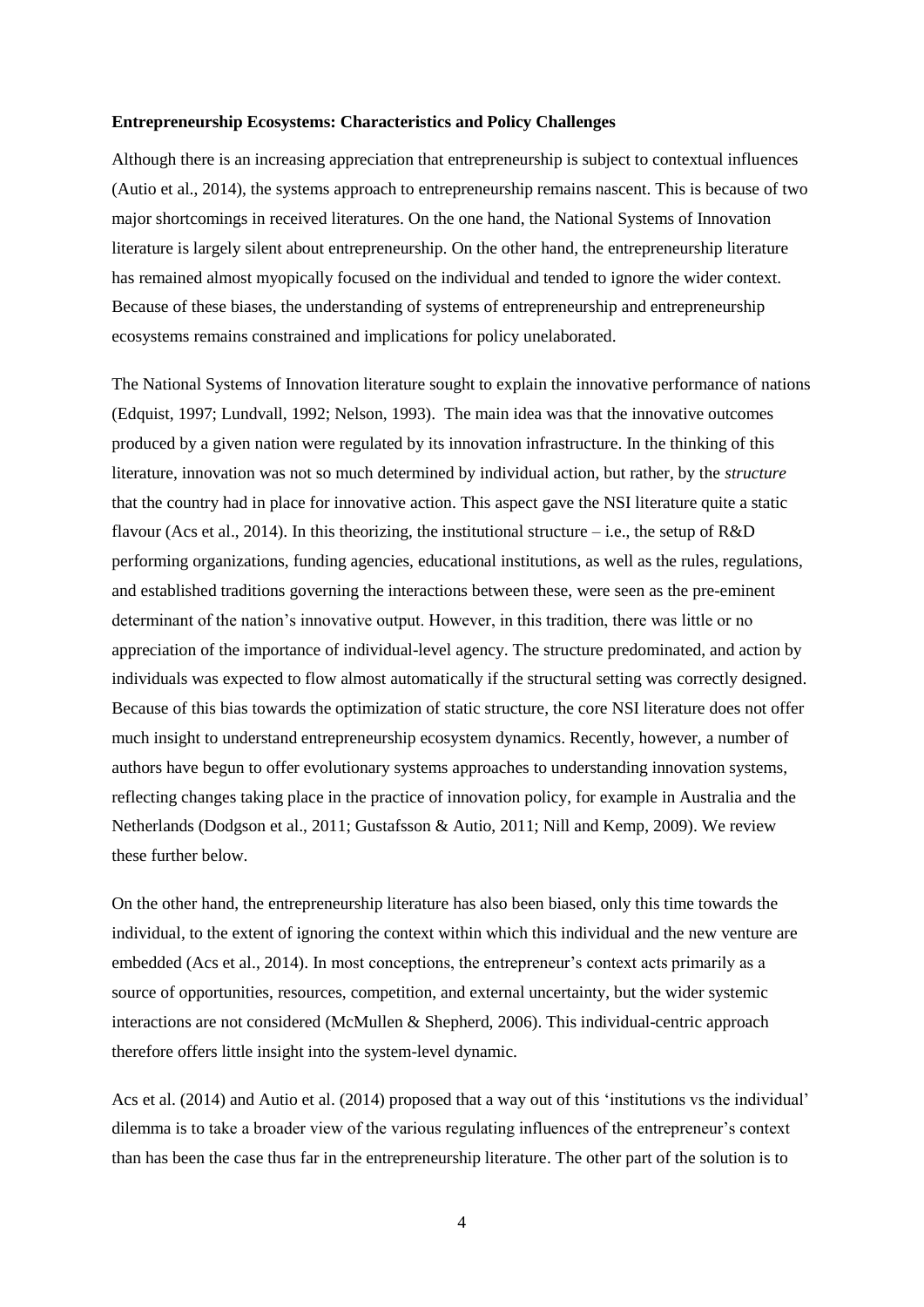consider a broader range of individual-level determinants of entrepreneurial action than has been the case in the mainstream NSI literature (Autio et al., 2014). The essence of their argument was that *institutionally* (in the broad sense) *embedded action* by *individuals* ultimately determines the efficiency with which resources within the system are allocated to productivity-driving uses. To understand the determinants of entrepreneurship ecosystem performance, therefore, we need to understand three sets of institutional determinants of individual-level entrepreneurial action. First, we need to understand determinants of individual-level entrepreneurial choice – i.e., institutionally reinforced entrepreneurial attitudes. Second, we need to understand determinants of individual-level entrepreneurial ability  $-i.e.,$  what kinds of abilities are actually channelled into the entrepreneurial sector. Third, we need to understand determinants of entrepreneurial aspirations. According to the systems of entrepreneurship theory, it is the dynamic, institutionally embedded interaction between these three forces that drives entrepreneurial ecosystem performance.

Note that the definition by Acs et al.  $(2014)$  emphasizes the quality – rather than quantity – of the entrepreneurial resource allocation dynamic. What is important is not so much how many entrepreneurs there are in a given entrepreneurship ecosystem, but rather, what qualities the entrepreneurs and their ventures possess. Ultimately, it is the quality of the resource allocation dynamic that determines the ability of the entrepreneurship ecosystem to drive productivity growth.

The systems of entrepreneurship theory observes that entrepreneurship ecosystems are complex and involve numerous stakeholders, such as resource providers, regulators, research institutions, large firms, and support agencies in addition to the core economic actors – the entrepreneurs and their organisations. A distinction is made between individual-level attitudes, abilities, and aspirations, and the system level regulators of these. Moving beyond structure to emphasize the importance of embedded entrepreneurial agency, the theory departs from the NSI theory by emphasizing the importance of dynamic resource allocation, rather than static, structural characteristics for ecosystem performance. These complexities pose distinct challenges for the analysis of entrepreneurship ecosystems and for the design and implementation of policy initiatives within such contexts. However, thus far, the systems of entrepreneurship theory has not elaborated these challenges or their implications for policy.

We suggest that the complexity of entrepreneurship ecosystems presents four distinctive challenges for policy.. As noted in the introduction, the 'services' rendered by entrepreneurship ecosystems are diffuse: the allocation of resources towards productive uses through the creation and operation of new ventures. This trial-and-error activity is carried out in myriad micro-level interactions, which are embedded in an idiosyncratic institutional structure. Because opportunity pursuit decisions are influenced by local factors in addition to opportunity size (e.g., opportunity costs and local social norms), this implies that much of the knowledge relevant for understanding the ecosystem dynamic is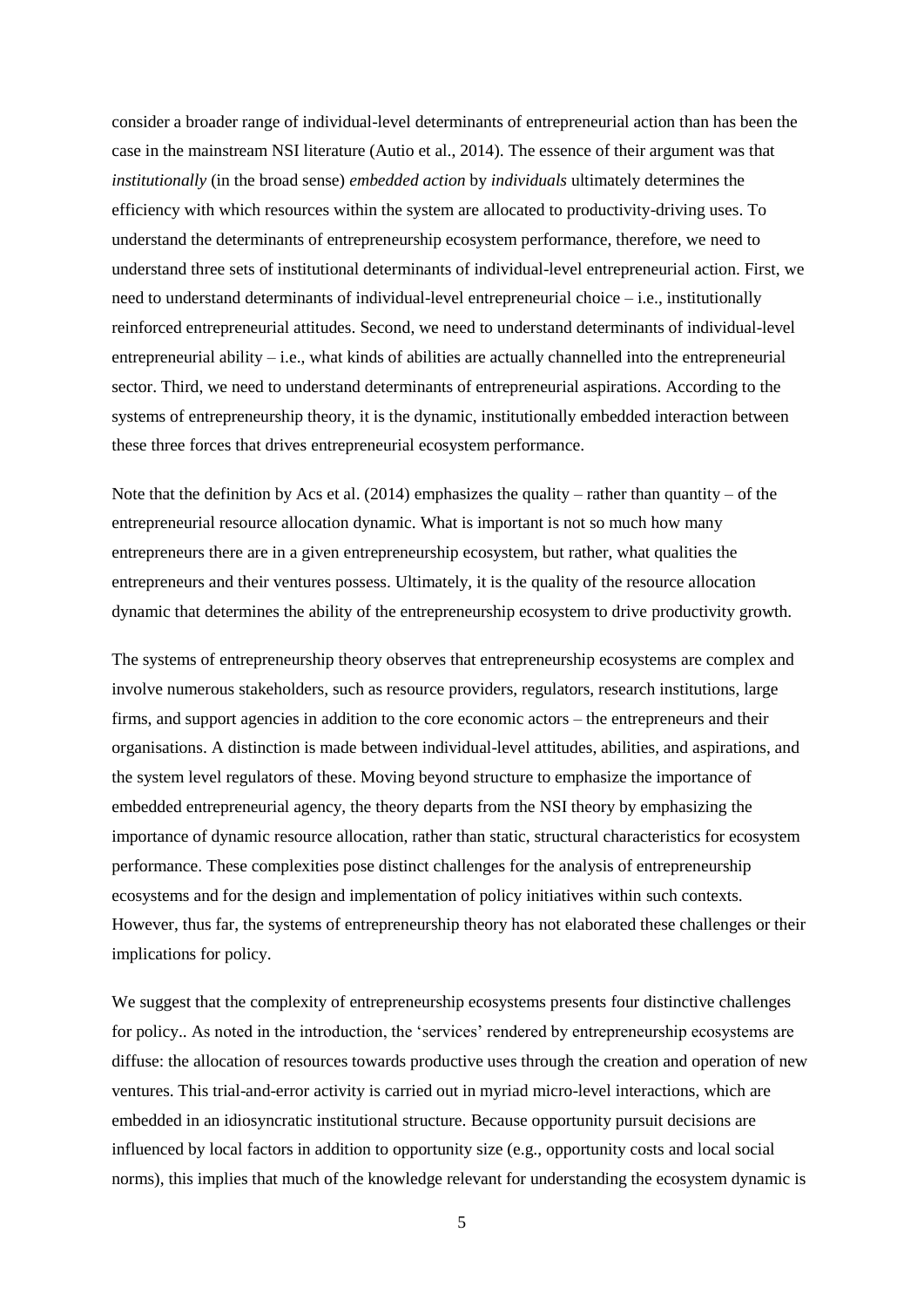embedded in the ecosystem structure, and therefore, not easily extracted and codified (Hayek, 1945; Kirzner, 1997). This creates a distinctive challenge for policy analysis, as the distribution of relevant knowledge throughout the ecosystem makes it unlikely that any single individual or organization will have a full and complete understanding of how the ecosystem works. This also implies that 'hard', codified data on the ecosystem state and its inputs and outputs is likely to be insufficient for effective policy analysis.

The second challenge derives from the difficulty of fully understanding how entrepreneurship ecosystems work. If the processes that produce system outcomes are not fully known, policies designed to facilitate a given outcome may, when put to practice, actually solicit another. Thus, wellmeaning policies may end up producing unintended consequences (Merton, 1936). The possibility of unintended consequences grows higher as the ecosystem grows more complex.

The third challenge is system alignment. Compared to a classical market or industry, a distinguishing feature of ecosystems is that their services are co-produced in interactions among mutually interdependent ecosystem stakeholders. Although collaboration and rational alignment of stakeholders is often assumed, there is a strong possibility of stakeholder misalignment arising from diverging and competing stakeholder interests and imperfect information flows between stakeholders. If left unattended, this may undermine collective commitment to implementing policy actions, sustain inefficient generalism among competing resource-providers, and inhibit value co-creation in entrepreneurship ecosystems.

The fourth and perhaps greatest policy challenge is posed by system inertia. Due to their complexity, socioeconomic systems tend to exhibit strong inertial properties and high path dependency (Acs et al., 2014; Gustafsson and Autio, 2011). Because of complex interactions between system elements, policy effort may simply dissipate into the system without leaving much visible impact on the system dynamic. There is a big risk that the policy-maker will see nothing in return to policy effort invested – except for wasted effort.

Although the four policy challenges appear salient, the entrepreneurship ecosystems literature has not discussed their implications for entrepreneurship ecosystems analysis and management. However, similar challenges have been recognized and discussed in other domains. We next take a look at this literature for insight that can be applied in entrepreneurship ecosystems policy.

### **Policy Analysis and Management in Complex Socioeconomic Systems**

In some policy domains, there have been efforts to overcome or at least attenuate policy challenges arising from the systemic characteristics of complex socioeconomic systems. In the area of ecological economics, for example, studies have assessed the merits of different approaches to overcoming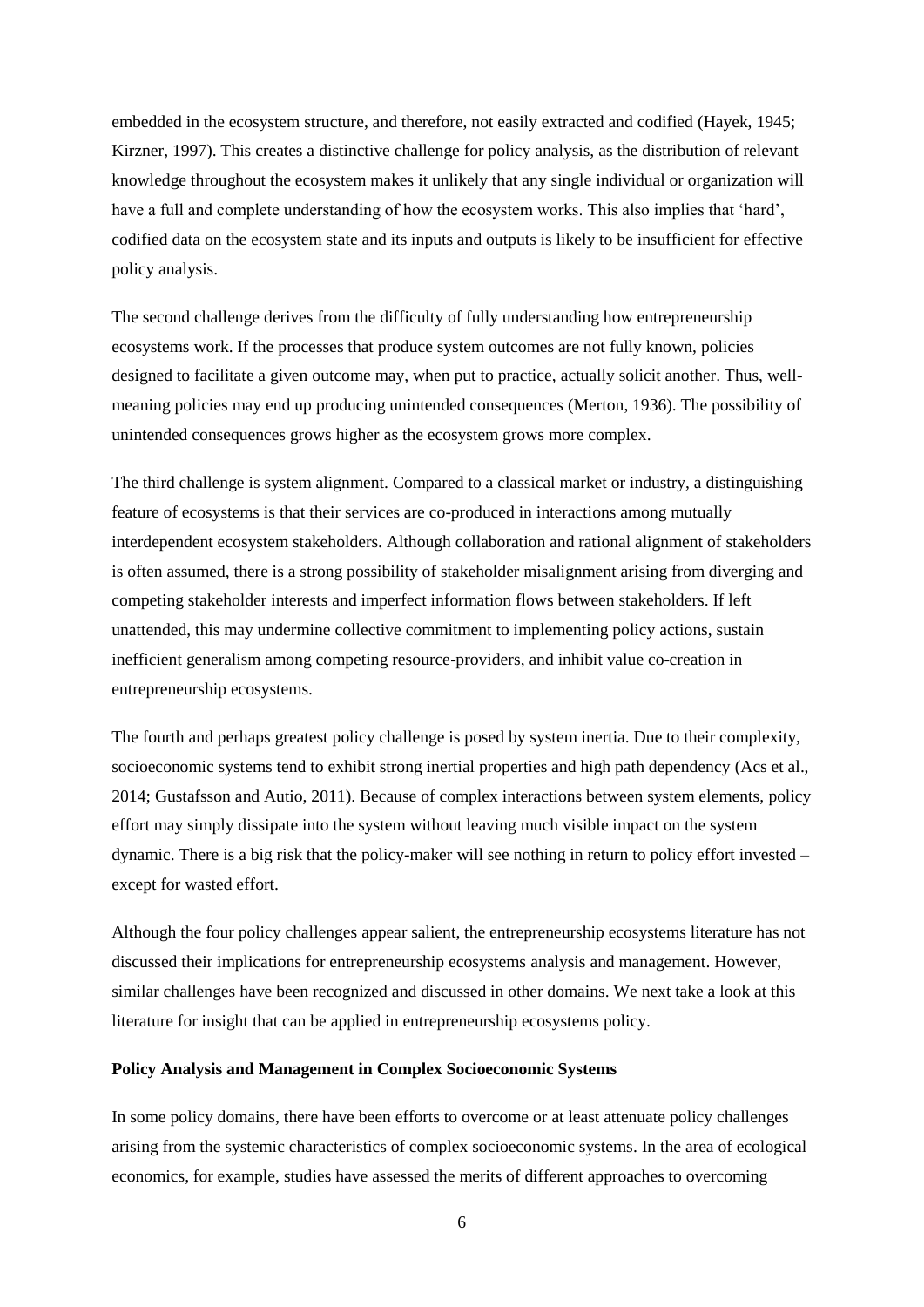problems of embedded knowledge, unintended consequences, stakeholder misalignment and system inertia (Kaplowitz and Hoehn, 2001; Pahl-Wostl, 2002; Wilson and Howarth, 2002). Broadly, these are known as Integrated Assessment (IA) methodologies (Pahl-Wostl et al., 1998; Rotmans, 1998). Natural ecosystems interact with the human society in multiplex ways to produce multiple outcomes, collectively labelled as 'ecosystem services'. They involve numerous stakeholders who interact with natural ecosystems in different ways and for different purposes. Societal interaction with natural ecosystems thus exhibits similar levels of complexity to entrepreneurship ecosystems, making methodological insights achieved in this domain potentially applicable in the context of entrepreneurship ecosystem policy.

To deal with complexity, a number of different approaches have been proposed in the ecological economics literature to complement codified data to better understand ecosystem dynamics. Approaches developed to deal with both the analysis challenge (understanding how ecosystems work) and the management challenge (avoiding unintended consequences, ensuring stakeholder alignment and preventing inertia) include stakeholder participation (Smit and Wandel, 2006; Stringer et al., 2006), focus groups (Kahan, 2001; Markova et al., 2007), individual interviews (Kaplowitz and Hoehn, 2001), surveys (BenDor et al., 2014), and agent-based simulation (Pahl-Wostl, 2002). To further address the management challenges of unintended consequences, misalignment and inertia, 'collective action' and 'transition management' approaches have been developed (Meinzen-Dick and Di Gregorio, 2004; Nill & Kemp, 2009; Meilasari-Sugiana, 2012).

At the heart of these approaches is the idea of incorporating the behaviours, attitudes, and actions by individual human actors distributed throughout the system, so as to produce a broader and deeper understanding of the system dynamic and greater commitment to resolving any problems. This reflects the recognition that macro-level indicators alone (e.g., inputs, outputs, indicators of system composition and structure) are not sufficient to understand how complex socio-ecological systems work. To uncover and account for hidden interactions, participative and individual-centric approaches are required to tap knowledge that is embedded within the system itself. This approach also enables stakeholders to identify how they can carve unique or specialist roles in the ecosystem, thereby filling gaps, reducing wasteful overlap and increasing stakeholder expertise.

*Stakeholder participation approaches* leverage engagement with and between various stakeholders of the ecosystem to tap into their insights and build consensus, commitment, and participation in the policy process (Pahl-Wostl, 2002) and thus improve stakeholder alignment and prevent inertia. These approaches recognise that different stakeholders have different perspectives to offer and may be differentially affected by the planned policies (Wilson and Howarth, 2002). Engaging with stakeholders is important to alleviate uncertainty and reveal different cause-effect relationships within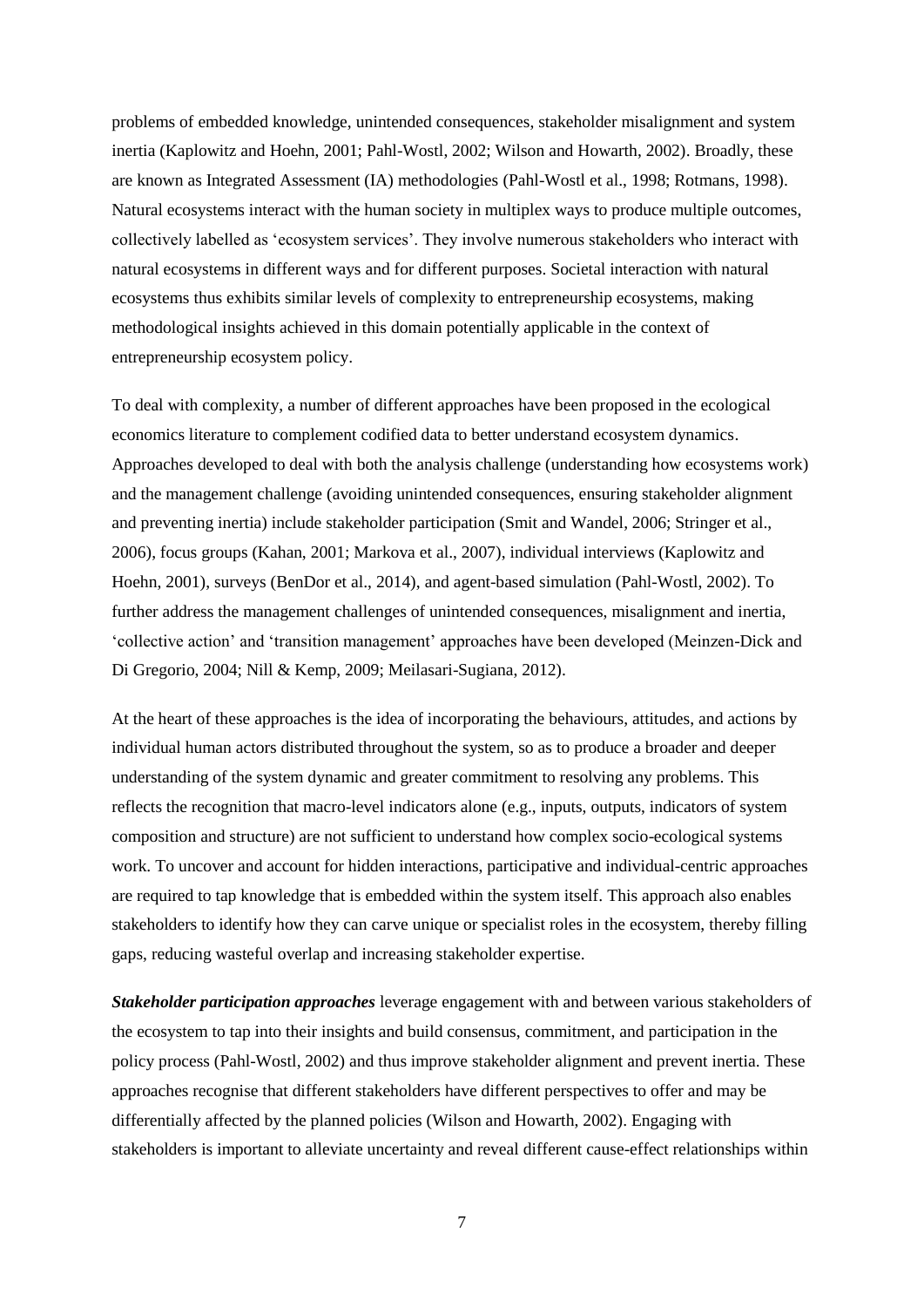the system. Thus, stakeholder participation approaches facilitate a polycentric understanding of how the ecosystem works, thereby providing ground for management of the ecosystem.

An additional benefit of stakeholder participation approaches is their ability to facilitate mutual understanding between different stakeholders, which helps pre-empt potential conflicts that might arise due to misunderstandings and lack of mutual awareness. Participation approaches also help motivate policy stakeholders to become active participants in the policy process, not only in the analysis phase, but also during the management phase. This engagement also enables more adaptive and innovative management of the ecosystem (Pahl-Wostl, 2002; Smit and Wandel, 2006).

*Focus groups approaches*. Whereas stakeholder participation is broad-based and intended to promote alignment, focus groups are designed to provide insight into more narrowly defined aspects of the ecosystem (Kahan, 2001; Kaplowitz and Hoehn, 2001). Stakeholder participation mechanisms solicit broad understandings of the ecosystem as a whole, drawing on inputs from a range of different stakeholders. In contrast, focus groups facilitate deep insight on specific issues. This has implications for how focus groups are organized. As the purpose is digging deep into a specific issue or problem, coherence in participant backgrounds takes precedence over diversity. Focus group participants need to be well aware of the domain area, and their participants need to be able to communicate effectively with one another. Also, focus group discussions tend to be more narrowly focused on sets of closely related issues, in lieu of exploring and uncovering previously unrecognized and unexplored issues. Finally, consensus building and commitment building play less of a role in focus groups, whose purpose is more on the production of well-defined outputs such as specific calls to action. This tends to imply less free-flowing and more intense sessions that tend to be shorter in duration than stakeholder discussion groups (Kahan, 2001).

An ongoing debate in focus group research – also applicable to stakeholder participation – concerns the tension between rationality and social construction in focus group discussion (Belzile and Öberg, 2012). Is the primary function of focus groups to uncover already existing but previously unknown social reality, or do focus groups serve more as a medium for social construction, by creating social reality through debate, sharing, and combination of subjective, culturally embedded realities? The balance between the two is influenced by a number of factors, such as the nature of interaction within the group. In a rationalist tradition that is strongly present in, e.g., marketing research, the focus group facilitator tends to play a central role and ensure that the group keeps focused on the main issue (Merton, 1987). In this perspective, the experiences and opinions of individuals are assumed to be more or less fully formed, and the task of the focus group discussion is to bring these out. In the constructivist tradition, focus groups are seen as facilitating dynamic social processes where the group jointly constructs a shared narrative about a given topic (Belzile and Öberg, 2012; Markova et al.,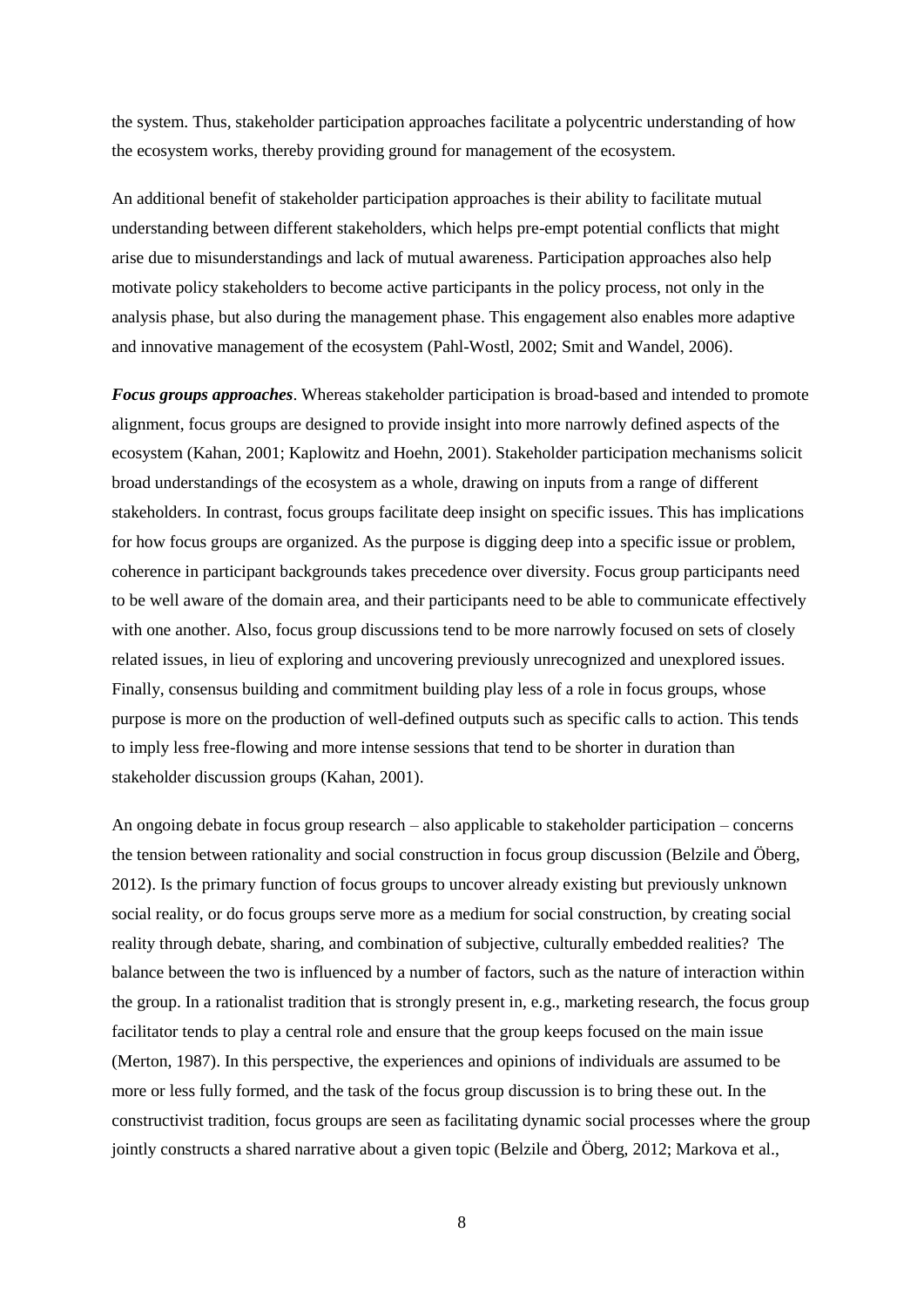2007). Thus, the balance of the two appears to depend largely on how open-ended and familiar the issue under question is.

Stakeholder engagement meetings and focus groups are recognised as central participation-inducing approaches in ecological economics. These can be complemented with *individual interviews*, *surveys* and *agent based modelling* (BenDor et al., 2014; Pahl-Wostl, 2002). Individual interviews, while costly, may elicit controversial information that might not be volunteered in focus groups (Kaplowitz and Hoehn, 2001). Surveys can be a useful tool to uncover revealed preferences within different constituencies, and also, the valuation of different ecosystem services (BenDor et al., 2014). Some of these insights can be fed into agent-based simulation models to explore different scenarios.

*Collective action* is a well-established approach to policy management in socio-ecological ecosystems (Meinzen-Dick and Di Gregorio, 2004). This approach is increasingly deployed in large scale renewal of neighbourhoods and even cities, under the term "collective impact" (Hanley-Brown et al., 2012). This approach also has parallels in the Dutch sustainable innovation policy approach of "transition management", or as policy-makers prefer to call it, "a transition approach" (Nill and Kemp, 2009). Collective action is not a panacea and requires careful and sensitive management. Some key principles of success in collective action that help to avoid unintended consequences, misalignment and inertia include reciprocity, recognition, validation, and differentiation (Meilasari-Sugiana, 2012). These help bind people collectively to the mission, whether it is to facilitate a sustainable yield of biomass or of high quality entrepreneurs. Collective impact follows similar lines, with five key success factors identified: a common agenda, shared measurement systems, mutually reinforcing activities, continuous communication, and the presence of a backbone organization (Hanley-Brown et al., 2012). Transition management has the following features: Long-term thinking (at least 25 years) as a framework for short-term action, thinking in terms of multiple domains, and a focus on learning, including learning-by-doing, doing-by-learning, and learning about a variety of options (Nill and Kemp, 2009).

What lessons for entrepreneurship ecosystems policy can we draw from these methods? All of these policies address complex socio-economic systems, and their ultimate aims are similar to that of entrepreneurship ecosystems policy. For example, the objective of the socio-ecological policy is to derive a resource allocation process which maximizes the varied benefits to human social and economic well-being of living ecosystems without destroying them. The objective of entrepreneurship ecosystems policy is a higher quality resource allocation process for entrepreneurial opportunity with consequent higher productivity. Because higher productivity means greater output for the same amount of input, it benefits society as a whole.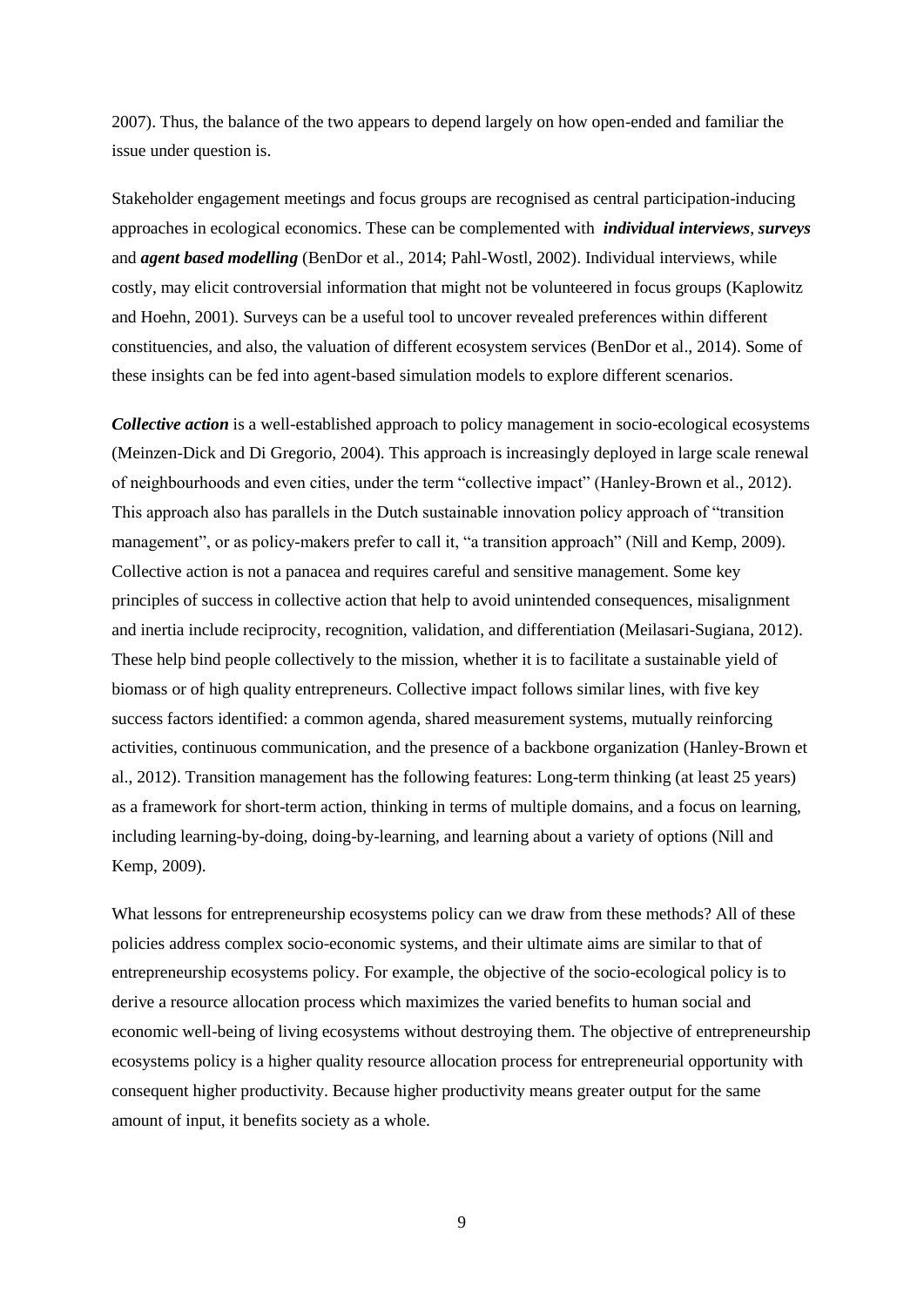Furthermore, while all these branches of policy facilitate collective good in the medium to long term, some stakeholders may perceive personal short term risks or even losses in the short term. For example, in a marine ecosystem experiencing diminishing yields due to netting of juvenile fish, shortterm losses may make fishermen reluctant to invest in new nets that do not destroy young fish. In entrepreneurship ecosystems, entrenched interests such as licensed taxi cabs may not welcome competition from new entrants such as the Uber service. In both these cases, although all system stakeholders are likely to ultimately benefit, desirable changes may be inhibited by stakeholder resistance, and well-meaning but unpopular sanctions may solicit unexpected consequences. All of these policy domains therefore face the challenge of facilitating alignment among system stakeholders.

Finally, just as these other forms of ecosystem analysis are explorative and emphasize sense-making (e.g., what is the value of ecosystem services for different stakeholders and for society?), so should entrepreneurial ecosystem analysis (e.g. how is entrepreneurship valued by different stakeholders, and how can value perceptions be influenced?). Without a methodology for sense-making within and by a society, entrepreneurship ecosystem analysis may miss cues that signal what is preventing individuals with high entrepreneurial potential from fulfilling that potential.

In conclusion, different human ecosystems appear to share similar challenges of ecosystem analysis and management. For ecosystem analysis, the challenges relate to uncovering system interactions and achieving a shared understanding of how the system works as a whole so that system optimisation becomes possible. For ecosystem management, the challenges relate to achieving consensus among different stakeholders regarding what the shared goals should be, soliciting commitment to these, and maintaining momentum in the new direction. Even if policy-makers may achieve an understanding of what needs to be done, there might be few direct levers to pull to facilitate desired outcomes. The results will only be generated by stakeholders, and stakeholder alignment will only be possible if consensus is achieved and stakeholders commit and are motivated to take action on ecosystem gaps or overlaps.

The implication of these parallels for entrepreneurship ecosystem policy is that a range of sensemaking methodologies are required to uncover system bottlenecks. Broad participation by stakeholders is required to get an overall understanding of how the ecosystem works, and what its strengths and bottlenecks might be. In order to develop a deeper understanding of specific bottlenecks and solutions to them, more narrowly oriented focus group discussions may be more useful. In-depth interviews with key individuals may be necessary to uncover controversies or animosities that may be concealed in public. After analysis, techniques need to be deployed that build consensus on what needs to be done to improve the system, and different stakeholders need to commit to playing their part in achieving the shared mission while acknowledging the parts that can be best played by others.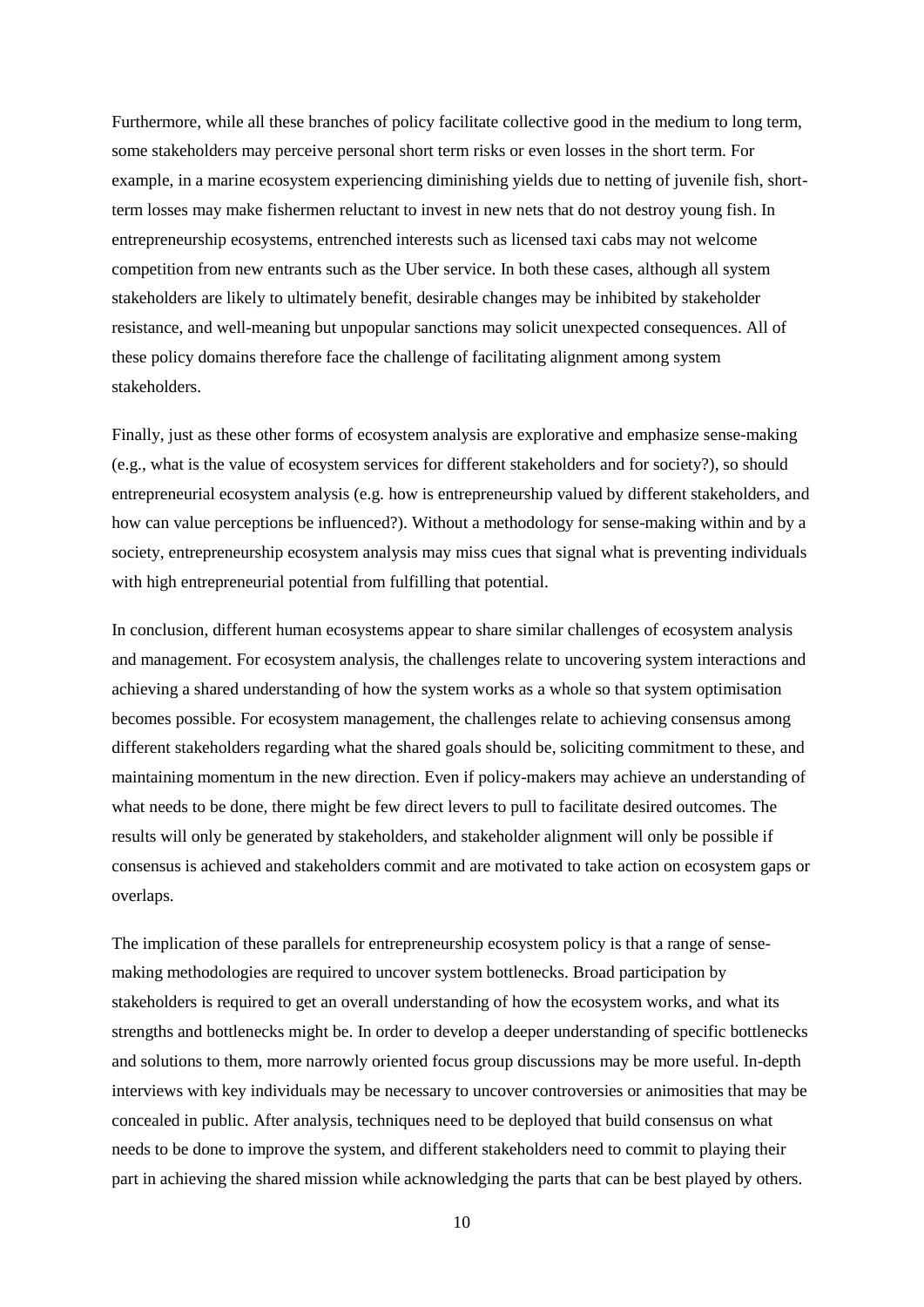Short term "quick wins" may be necessary to win over influential but sceptical stakeholders, but monitoring and learning from experiments needs to be maintained over at least the medium term.

Summarizing, our review suggests that the four challenges we have identified can be addressed by combining a range of methodologies that are very different from contemporary accounts of the formation and implementation of entrepreneurship policy, which are justified on theoretical grounds by the concept of market failure ((Lundström and Stevenson, 2005) but which in practice appear to be driven by serving the minister's political needs, at least in the UK (see, e.g. Arshed et al., 2014). This leads us to a general proposition:

*Proposition 1: Participative policy analysis and collective action approaches to entrepreneurship ecosystem management are likely to facilitate more consequential and effective implementation of entrepreneurship ecosystem policies than traditional governmentcentred entrepreneurship policy approaches.*

We now deduce two hypotheses based around the four challenges of ecosystem policy. In relation to the first challenge – i.e., that of uncovering existing system interactions and achieving a shared understanding of how the system works as a whole, we learned from our review of other ecosystem policy domains that 'hard' aggregate facts describing inputs, outputs and alternative system states are not likely to be sufficient. 'Softer' insights produced through participative approaches are also required. From this, we hypothesize:

*Hypothesis 1: Hard facts derived from secondary data provide an insufficient picture of entrepreneurial ecosystem dynamics for policy analysis and need to be supplemented by primary data gathered using participative approaches such as stakeholder workshops.*

For the other three challenges, i.e., avoiding unintended consequences, achieving alignment among different stakeholders on shared goals; and maintaining momentum in the desired direction, we found that several quite similar methodologies are in use in other ecosystem policy domains, including "collective action", "collective impact", and "transition management". From this, we hypothesize:

*Hypothesis 2: Intensive stakeholder engagement such as focus groups produces causative insights that lower the risk of unintended consequences in entrepreneurship ecosystem management, increase stakeholder alignment, and decrease the risk of inertia.*

We next test these hypotheses in an empirical setting provided by an entrepreneurship ecosystem analysis and management experiment in Scotland.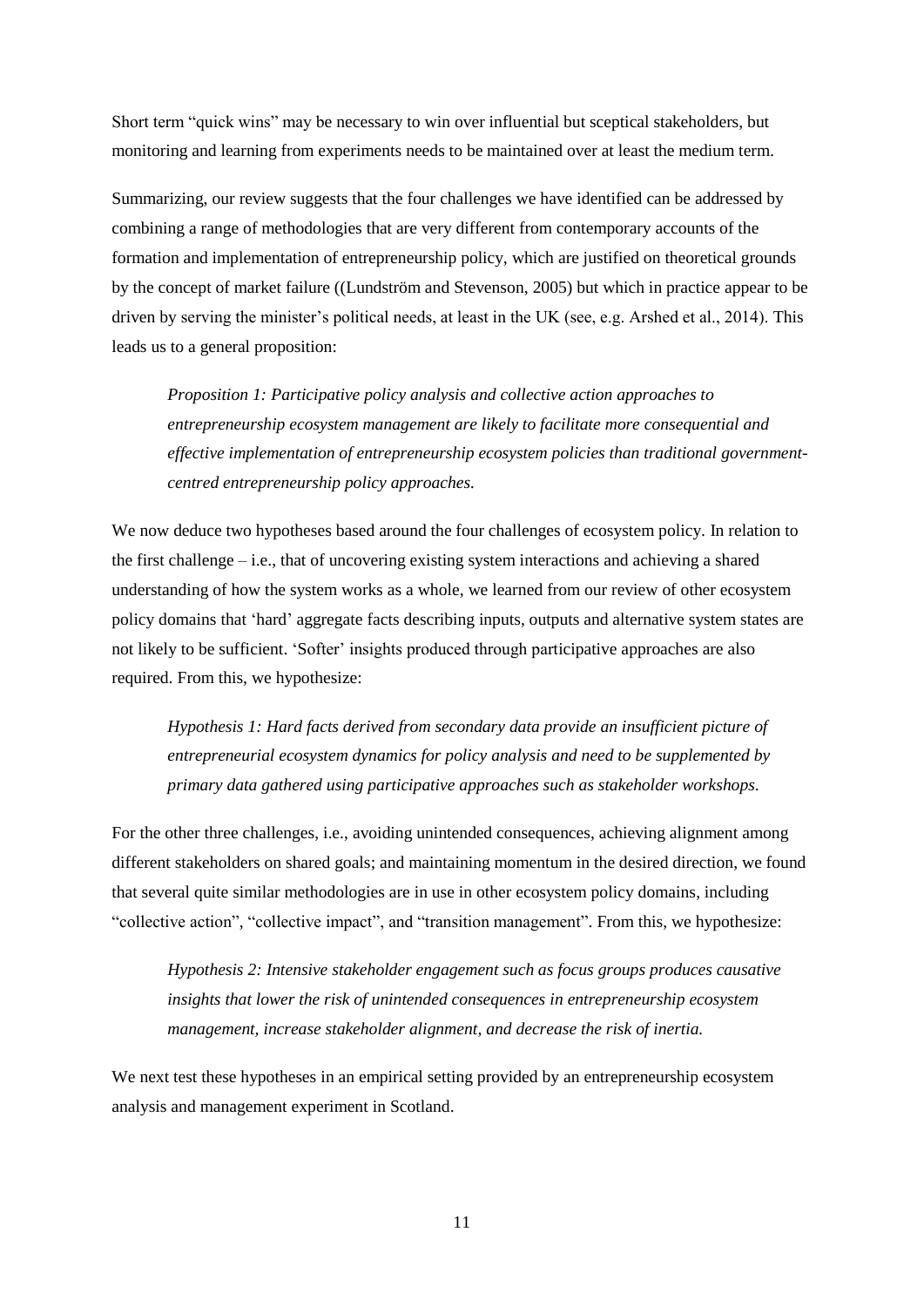#### **Method and Empirical Setting**

-

Our hypotheses describe complex policy processes in complex empirical settings. Because of the novelty of the ecosystems approach to entrepreneurship policy, there have been relatively few policy initiatives that qualify as entrepreneurship ecosystem analysis and management initiatives, and there is no database storing data on entrepreneurship ecosystem policy effectiveness. Furthermore, our hypotheses imply the testing of counterfactuals – i.e., considering what might have happened, had participative approaches to policy management not been applied. For these reasons, we chose a qualitative approach to hypothesis testing, using rich longitudinal data from an entrepreneurship ecosystem policy analysis and management initiative in Scotland to test our hypotheses. Because the still ongoing initiative has progressed in stages, we are able to compare insights produced by 'hard' systems data alone to insights produced through participative mechanisms (hypothesis 1). Because one of the authors has participated in the initiative as a participant-observer, we also have rich data to gauge levels of stakeholder alignment and commitment during the initiative, enabling us to test hypothesis 2. Consistent with a qualitative approach to hypothesis testing, we next describe our empirical context.

The Scotland entrepreneurship ecosystem policy initiative was triggered by participation of a Scottish team of policy-makers and policy stakeholders<sup>1</sup> in the inaugural MIT Regional Entrepreneurship Acceleration (REAP) Program from 2012 to 2014. The REAP Program seeks to facilitate policy targeting innovation-based entrepreneurship (IBE). Participating in REAP, the Scottish team soon realized that to realize the benefits of the program, factual data describing the state of the Scottish entrepreneurship ecosystem was needed. Thus, the Scottish team decided to ground their analysis of the Scottish entrepreneurship ecosystem on data provided by the Global Entrepreneurship and Development Index (GEDI) method (Acs, Autio, & Szerb, 2014). The GEDI methodology profiles the entrepreneurship ecosystem of a given country by combining both individual-level and country-level institutional indicators. In itself, the REAP approach uses secondary data and interviews to assesses regional innovation capacity and entrepreneurship capacity under six themes: People, Funding, Infrastructure, Policy, Rewards and Norms, and Demand. Potential growth clusters are then identified. Early work in the REAP exercise found that while good quality secondary data was often available at the regional level for innovation capacity and clusters, measures of entrepreneurship capacity were unsatisfactory. There was also a need for rigorous benchmarking of elements of the regional ecosystem against each other and against equivalent elements in other regions.

 $1$ . The team comprised two senior enterprise agency managers, a university representative (the second author) and three entrepreneurs. It did not contain representatives from the government civil service or corporate Scotland. Representatives from both these omitted groups were consulted individually and collectively during the process. Consideration was given to including representation of these groups on the core team at several points in the process, but at the time of writing, no changes had been made to the core team.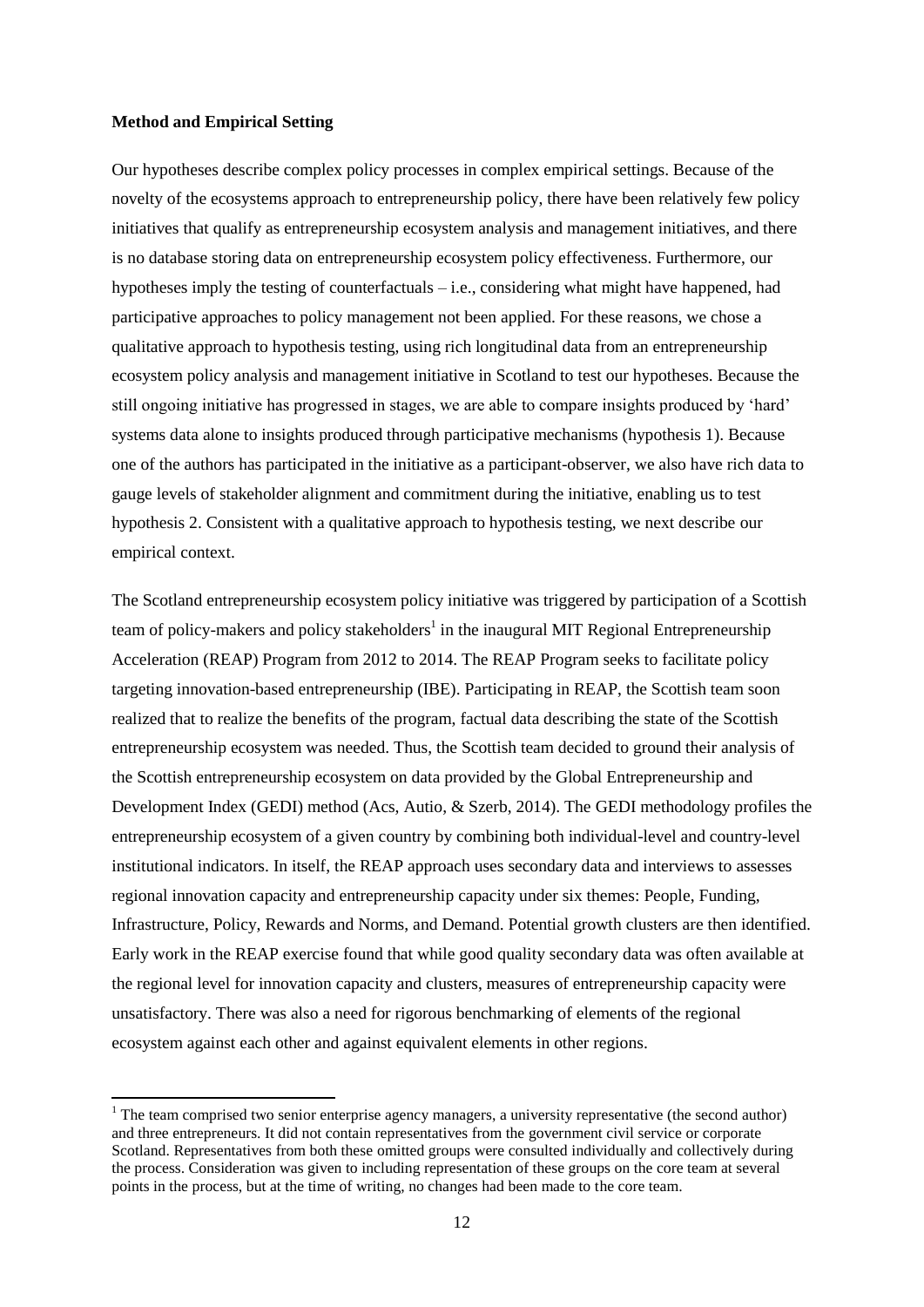The GEDI methodology builds on the systems of entrepreneurship theory and portrays the *quality* (instead of quantity) of the entrepreneurially driven resource allocation dynamic in entrepreneurship ecosystems. It does so by combining individual-level data on entrepreneurial attitudes, ability, and aspirations with data describing the context within which these processes are expressed or repressed. The outcome of this methodology is an index composed of a set of interactions between national-level measures of rates of individual attitudes, ability, and aspirations and institutional-level variables that moderate the impact of individual-level variables on productivity growth. Unlike measures quantifying rates of self-employment, which tend to decline with increasing rates of economic development at a decreasing rate (Carree and Thurik, 2008), the GEDI index is positively associated with GDP per capita for most of its range (Acs et al., 2014).

The distinctive characteristics of the GEDI methodology reflect well the complexity of entrepreneurship ecosystems, and therefore, the policy challenges described in our theory section. First, the GEDI methodology contextualizes individual-level data by weighting it with data describing a country's framework conditions for entrepreneurship, thereby seeking to capture embedded complexity in entrepreneurship ecosystems. Complexity is further reflected in GEDI's use of 14 context-weighted measures to portray entrepreneurial Attitudes, Ability and Aspirations in the ecosystem. The GEDI methodology also allows different index pillars to interact, and thus, coproduce ecosystem performance. This last feature also captures the notion that national entrepreneurial performance may be held back by *bottleneck factors* – i.e., poorly-performing pillars that may constrain system performance (see Acs et al, 2014 for a description of the Penalty for Bottleneck method).

The distinctive aspects of the GEDI approach fitted well with the aim of the REAP Program to describe, diagnose, and enhance regional entrepreneurial ecosystems. For example, the GEDI index features a holistic approach in which a deficiency in one factor can have knock-on effects on other parts of the ecosystem. The index also appeared to cover all the elements of the REAP framework outlined above with the exception of policy measures, though it did cover current institutions which could reflect past and current policy (see Table 1 for a cross-referencing of the REAP themes with the GEDI pillars). It also contained a combination of multiple input and output measures, which is necessary in any assessment of an ecosystem (see Table 2). What GEDI did not do was engage in any form of sectoral cluster analysis, which was part of the REAP framework. Fortunately, a great deal of work on clusters had already been done and growth sectors formed part of the Scottish Government's Economic Strategy (Scottish Government, 2011). At no time did the REAP team consider that additional analysis was required in this area.

The REAP Scotland team adapted the GEDI methodology to a regional level of analysis and used this to identify possible gaps between the areas of current policy focus and bottlenecks in the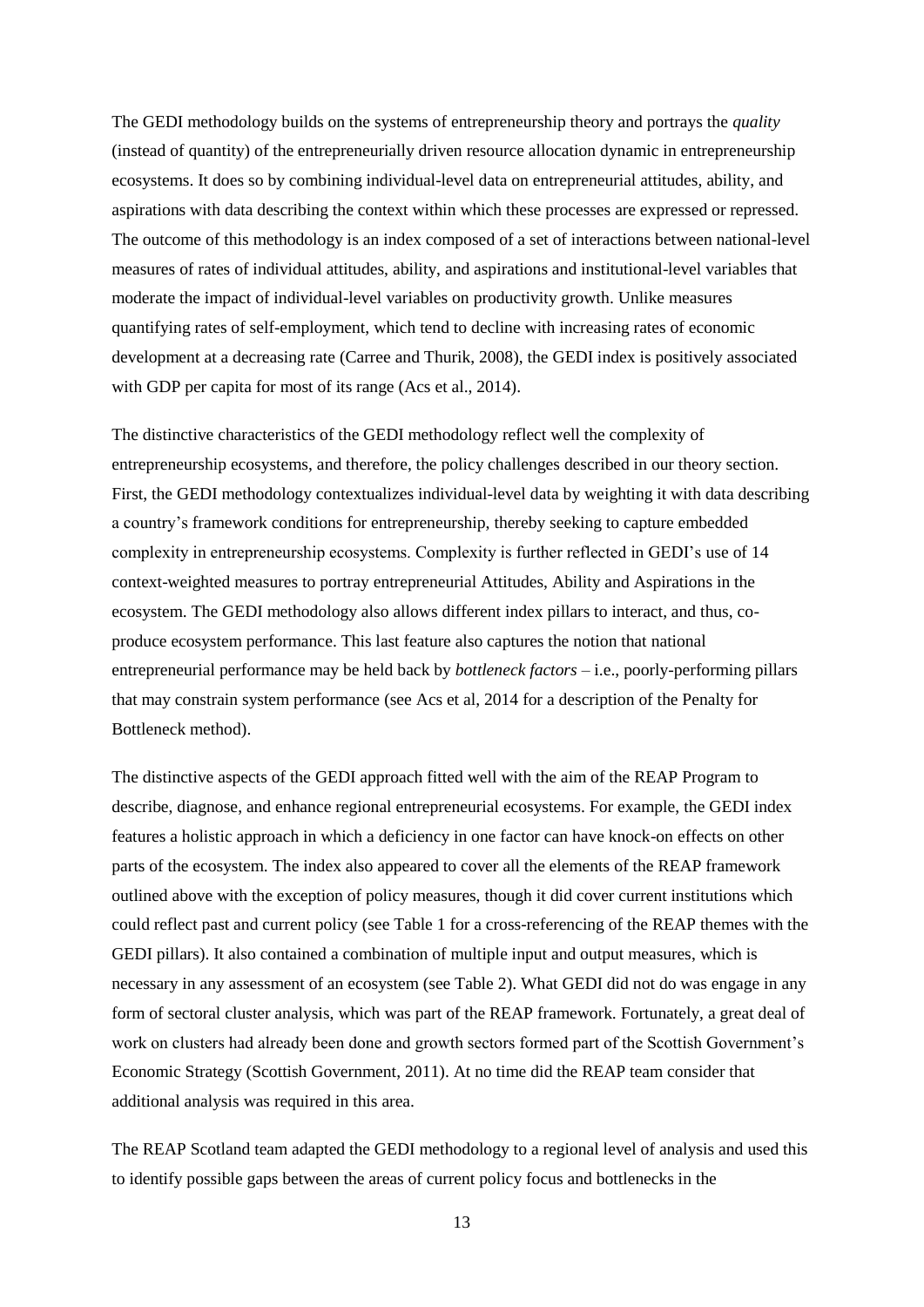entrepreneurship ecosystem suggested by the GEDI analysis. It was recognised, first, that the GEDI analysis was only as good as the quality and choice of data, and second, that it could stimulate wider debate on the health of an innovative entrepreneurial ecosystem, but should not be used as a computerized "policy-creating machine".

Policymakers want to know how they can achieve most leverage in enhancing an entrepreneurship ecosystem. Understanding the strength of the links between pillars that appear to be linked might help reveal critical leverage points. Unfortunately, the GEDI analysis did not reveal the strength of links between pillars. It assumed that all links have the same strength and that all pillars cost the same to change. Furthermore, it could not reveal whether the bottlenecks were causal or merely symptoms of underlying, deep-seated weaknesses in an innovation-based entrepreneurial ecosystem. Therefore, the Scottish REAP team decided it had to be supplemented by expert stakeholder judgement.

The method of entrepreneurship ecosystem analysis and management developed by the Scottish REAP team is outlined in Figure 1. The main steps in this method coincide with the four challenges identified in the previous section from the literature on ecosystem analysis and management. The process begins with data collection using the GEDI framework. Once bottlenecks have been identified using sensitivity analysis, the next step is to test the convergent validity of the bottlenecks themselves by employing alternative measures of institutional variables. If the bottleneck measures are robust to alternative specifications, the next step is to test them on groups of expert stakeholders. Assuming the GEDI assessment passes this test, one could explore possible links between bottleneck pillars, underlying causes, and priorities for action with the experts. If there are a limited number of underlying causes, this should be apparent in the degree of agreement across the different stakeholder groups, providing both convergent validity and face validity to the assessment.

Assuming this consultative phase delivers a consensus on a limited number of linked causes and priorities for action, the next stage is to appoint short term task groups of lead stakeholders (in a sense, "empowered focus groups") to develop solutions and take action. This in turn could lead to a monitoring and learning phase in which momentum is maintained and the effect of different actions is compared.

#### **Field Trial in Scotland**

The core REAP team drew up a project specification which 1) requested a GEDI-type assessment of Scotland's entrepreneurial performance against benchmark nations within and outside the UK on the set of six REAP themes, and 2) requested a sensitivity analysis of the results to identify likely bottlenecks to the acceleration of innovative entrepreneurship in Scotland.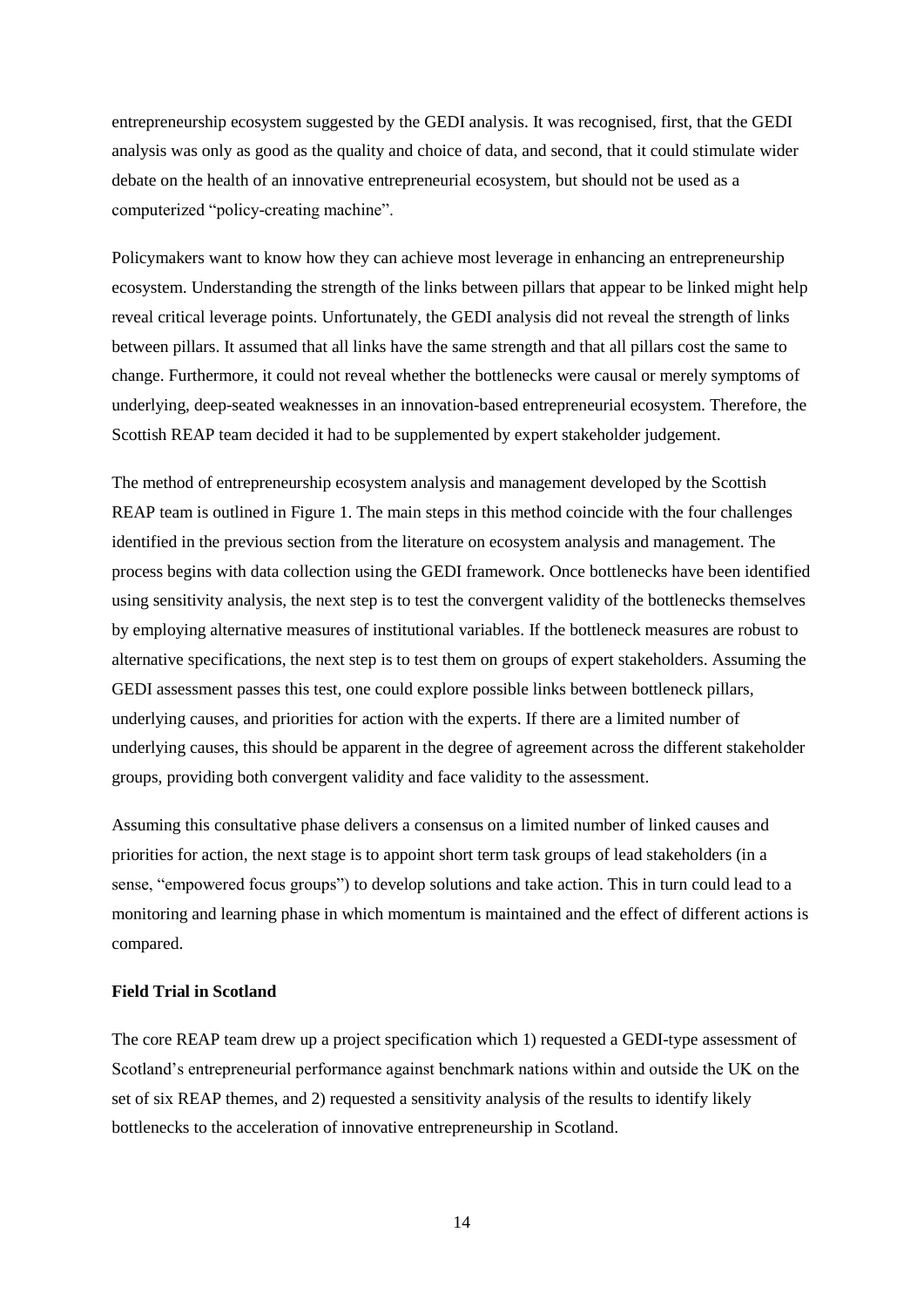The first stage was to regionalise the individual and institutional variables that the GEDI research team had found to best represent the quality and size of the entrepreneurship ecosystem at the national level. The actual individual and institution variables employed are described in Levie et al. (2013) and the pillars are described in Autio et al. (2012). This list was debated by the Scottish REAP team both before and after the list was populated with data, resulting in several changes to the data specification, including a change from two year to four year moving averages because of the low frequency of entrepreneurs in the population, and a change in the institutional measure used for risk capital, which was subsequently adopted more generally by GEDI. This corresponds to step 1 of the method.

Six of the 14 measures were taken from perceptual measures generated for the Global Competitiveness Index by senior corporate managers in different countries, and it was not possible to find equivalent regional measures. These measures were of business risk, technology absorption capability, staff training, market dominance, technology transfer, and business strategy. Another three measures, business freedom, globalization, and venture capital, all drawn from different global indices with national-level indicators, were assumed to differ little at the home nation level of the UK. Truly regional estimates were found from published sources for seven of the 14 institutional measures.

The Scottish REAP team requested four benchmarking assessments: Scotland versus all 78 economies for which data was available, Scotland versus 27 innovation-driven economies according to the 2011 World Economic Forum's Global Competitiveness Report 2011, Scotland versus "Arc of Prosperity" countries, a Scottish Government term for small modern nations located around Scotland (Ireland, Iceland, Norway, Denmark, and Finland) and Scotland versus other home nations within the UK (England, Wales and Northern Ireland).

A second work package consisted of a sensitivity analysis of the results, which used the penalty for bottleneck methodology to simulate how weaknesses in one component might affect the whole entrepreneurship ecosystem. In this analysis, weak pillars were artificially boosted to gauge the effect of additional policy effort to improve them. This methodology is based on some naïve, if not unrealistic, assumptions, such as that the cost of improvement of each pillar is the same. But the purpose of this sensitivity analysis is not to be prescriptive; it is to serve as a basis for discussion by stakeholders in the next phase of assessment.

Table 3 is an example of this benchmarking in tabular form (Scotland against 27 innovation-driven economies). The numbers in Table 3 refer to the standardized "score" for Scotland, where in each case the range is from 0 (representing weakness) to 1 (representing strength), while the colour coding around each number signifies the quartile of countries within which Scotland sits, given its score in each variable. The estimates are grouped column-wise into individual, environmental and interaction or "pillar" variables, and grouped row-wise into entrepreneurial attitudes, ability and aspirations. In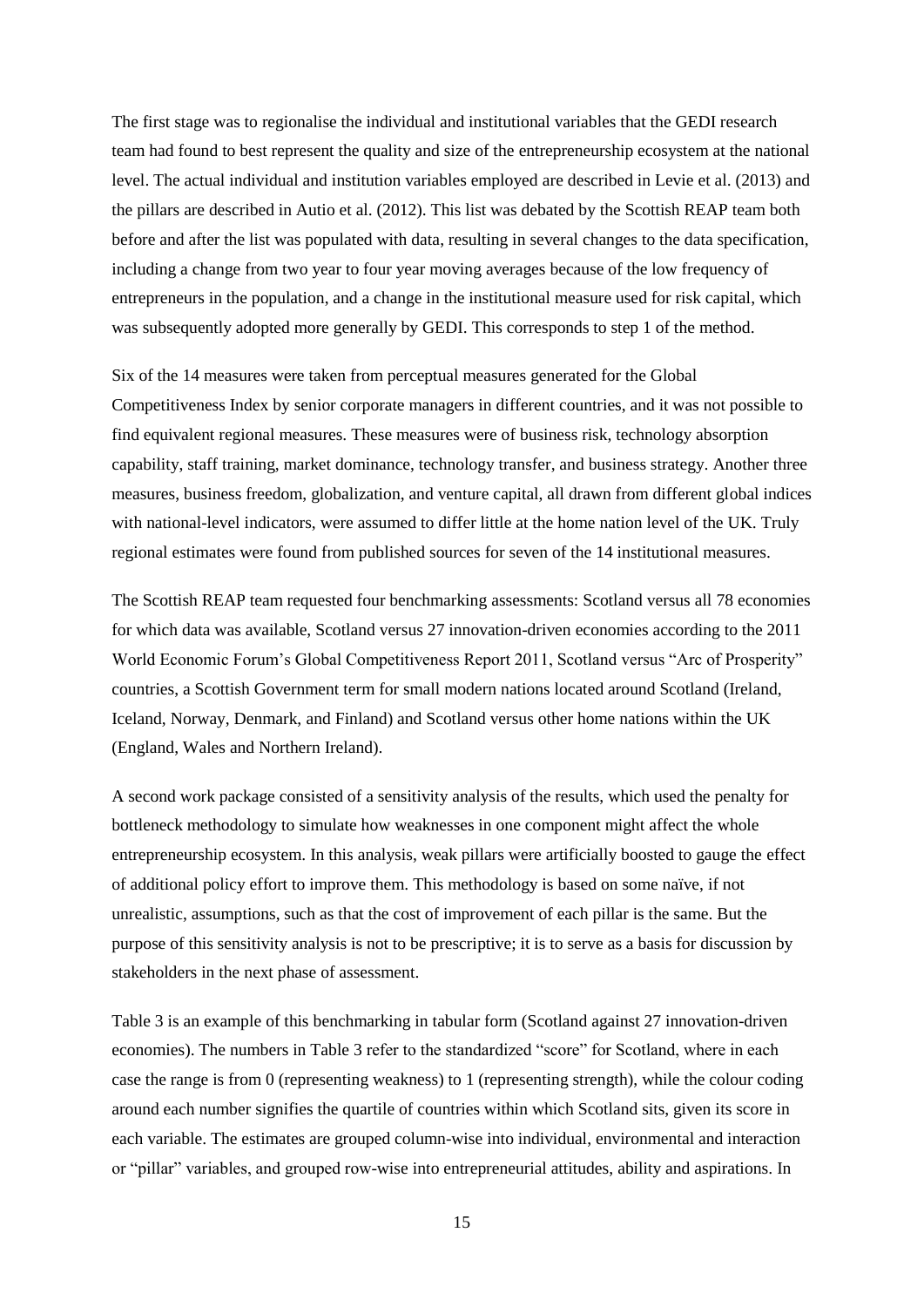this comparison, Scotland appears relatively weak in aspirations and attitudes. Three weak institutional variables are the current level of participation in post-secondary education among young adults (aged 18-22), the level of internet usage, and Gross Expenditure in Research and Development (GERD). These have knock-on effects on their respective pillars: Start-up skills, Networking, and Process Innovation. Most individual aspiration variables are also relatively weak. Scotland is in the fourth quartile of innovation-driven nations in Process Innovation, Product Innovation and Risk Capital.

Figure 2 is an example of benchmarking using a spider diagram, in this case against 'Arc of Prosperity' countries. It plots Scotland's scores and shows visually where Scotland fits relative to the other countries. Denmark appears strong in pillars where Scotland is relatively weak, such as Process Innovation and Networking, and where it is absolutely weak, such as Opportunity Perception. Ireland follows a similar pattern to Scotland, and is worse in some pillars, such as Opportunity Perception and Opportunity Start-up. Iceland fares worse than Scotland in Competition but better in some pillars where Scotland is weak, such as Process Innovation and Networking. Finland does better than Scotland in some Attitudes measures and most Aspiration measures.

Against the UK's other home nations: England, Wales and Northern Ireland, Scotland appeared "worse" than England in Opportunity Perception and Start-up Skills, and "better" than Wales and Northern Ireland in some Ability measures and Opportunity Perception. (A full set of benchmark figures and tables is included in Levie et al, 2013.)

The benchmarking also revealed areas where Scotland compares well with other countries. Scotland ranked second out of 78 countries in the Tech Sector, third in the Competition pillar, and fourth in the Opportunity Start-up pillar. We discuss these apparently strong ability pillars in the next section.

Table 4 shows the results of a sensitivity analysis illustrating the optimum additional allocation of policy effort for a 20% improvement in Scotland's GEDI score, based on the naïve assumptions mentioned above. This would bring Scotland from  $16<sup>th</sup>$  place to around  $4<sup>th</sup>$  place in the rank of 78 countries in the GEDI database, behind the United States, Denmark and Sweden and just ahead of Australia. The table shows that almost 50% of additional allocation should be focused on Aspiration pillars, with another 35% on three Attitudes pillars.

This sensitivity analysis assumes that the cost of improving each pillar is the same, which of course is unrealistic. It also assumes that the bottleneck pillars are causes rather than symptoms. Finally, it assumes that all pillars are amenable to policy change. Some institutional variables such as agglomeration and market size and perhaps some culture variables may not be sensitive in the short term to policy intervention.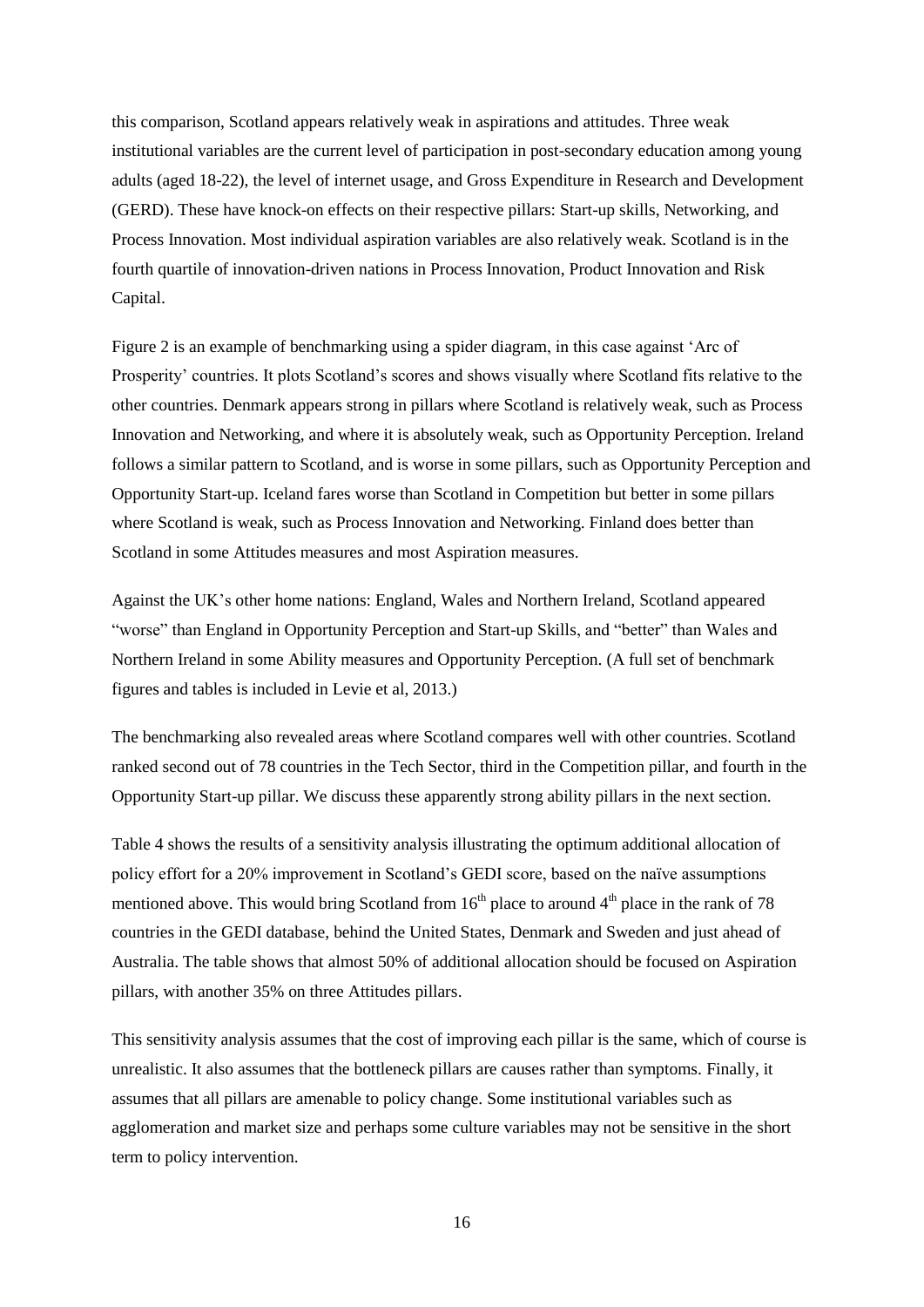The sensitivity analysis was a useful guide to possible areas for further investigation, but it was silent on what the cut-off should be for which pillars to focus on. The team reached a consensus that an absolute score of less than 0.5 or a ranking of 19 or higher justified further investigation of the pillar. Three attitude pillars (Opportunity Perception, Start-up Skills, Networking) and all five Aspiration pillars met this criterion.

Having identified eight pillars to focus on, the next stage was to validate the bottleneck pillars with four stakeholder meetings in February 2013, to which a mix of prominent and representative members of Scotland's entrepreneurship ecosystem were invited to debate between one and three of the eight pillars. Four different sets of about a dozen stakeholders attended one of four meetings, which were chaired by members of the core REAP team and recorded verbatim by a professional court recorder. These meetings suggested a set of perceived weaknesses in Scotland's entrepreneurship ecosystem that crosslinked the bottlenecks. A 23-page summary report was written based on a content analysis of the stakeholder meetings. Identified concerns included: networking and networks (67 mentions), business, management and commercial skills (28 mentions) and in particular sales and selling skills (21 mentions), global outlook (10 mentions) and the need to connect with other cultures (11 mentions), the contribution of Scottish universities (12 mentions), mentors (12 mentions), role models (8 mentions), access to markets (4 mentions) and finance (12 mentions) including those outside Scotland, and exits (4). Several participants noted how individuals who had had the opportunity to experience entrepreneurial environments such as Boston returned to Scotland fired with enthusiasm.

In a 24 hour retreat in May 2013, the core team whittled down the identified issues (and underlying causes) into five priority themes: "financing for growth" (including exits for investors in angel-backed companies, increasing access to institutional and international funds etc.); "effective connections" (this included networks but was more fundamental than "networking"), "skills for growth" for leadership teams within IBE ventures, "role of the universities in the IBE ecosystem", and "role models and positive messages". Chairs and members of the stakeholder community were identified for High level Task Groups who would be charged with developing solutions to each of the five themes. (These correspond to the focus groups identified in the literature review above.) At least one core member of the REAP team was appointed to each Task Group to facilitate information flows between Task Groups. In developing the briefs for the Task Groups, the team agreed to adopt the "Collective Impact" approach of Hanley Brown et al. (2012) that seeks to get wide stakeholder buy-in and consensus on the direction of travel rather than a top-down directive approach. As mentioned in the literature review, the five key aspects of this approach are a common agenda, shared measurement systems, mutually reinforcing activities, continuous communication, and the presence of a backbone organization.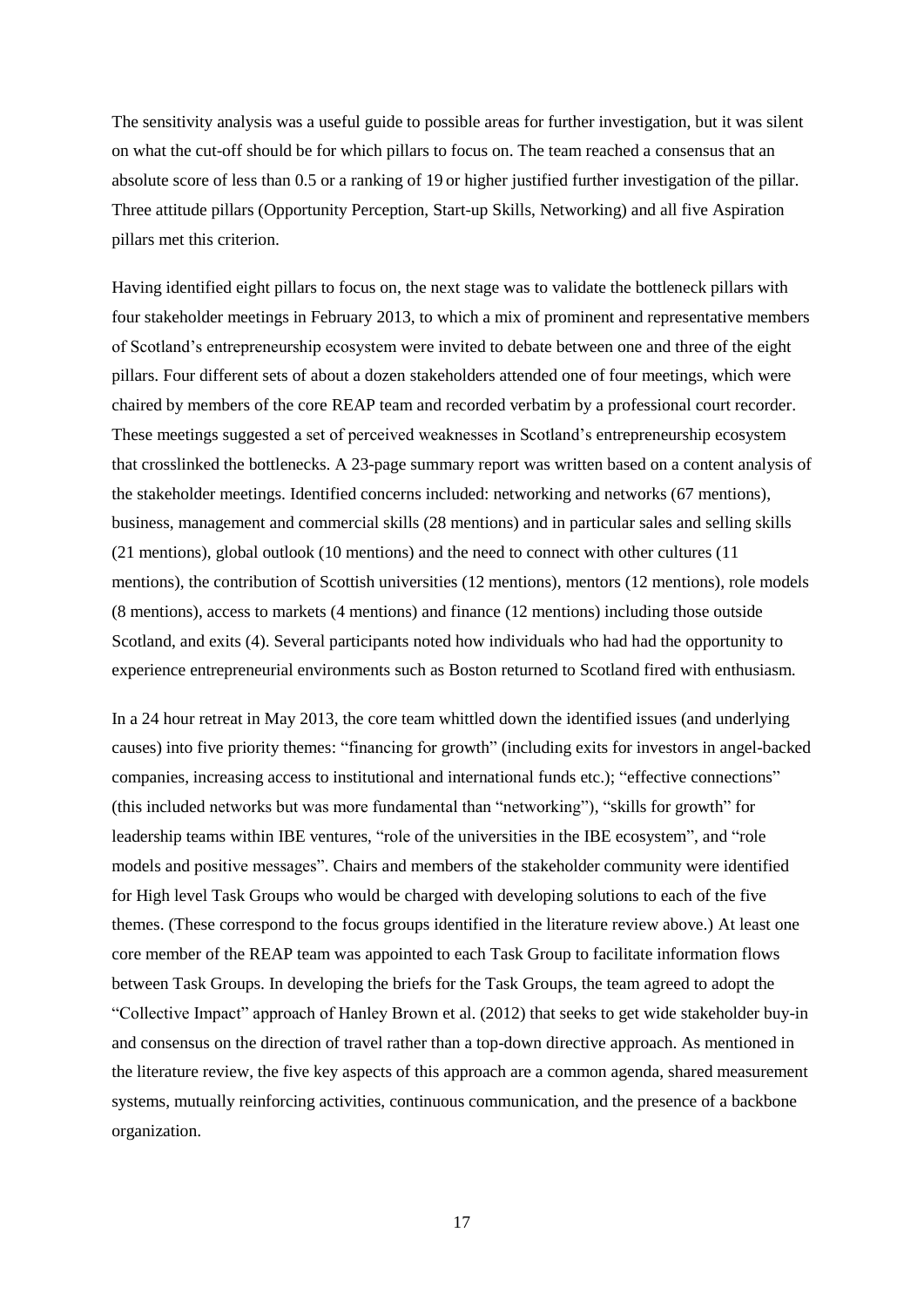Between May 2013 and November 2014, the task groups evolved in different ways. The financing for growth task group was already formed as a separate committee of the Royal Society of Edinburgh charged with coming up with proposals for the Scottish Government on the financing of early-stage growth companies. It published an advice paper in June 2014. An online questionnaire to assess the demand for growth finance was piloted. The effective connections group developed a guide to networking within Scotland for entrepreneurs and organised an event to bring networking organisations together in November 2014. The universities group developed a set of actions and planned a series of events for relevant university staff on each action point in 2015-16. The REAP team also consulted with experienced entrepreneurs to draw up a list of critical skills for CEOs of growth companies under the "skills for growth" bottleneck. Under the role models theme, an enterprise agency ran a series of events and initiatives to encourage women to become entrepreneurs and encourage women entrepreneurs to serve as role models to other women.

In June 2014, a 48 page report was released by the REAP team (Chisholm et al., 2014) to all stakeholders who had been invited to participate in the REAP process. The team deliberately chose a "soft launch" with minimal publicity as it wished to ensure that the process did not end with a report that might, like so many before it, be shelved and forgotten. The report listed the calls for action under each of the five themes, and also called for a backbone organisation independent of government agencies to take on the management of the process. At the time of the report, the team thought that a new organisation might need to be formed to do this. However, coinciding with the release of the report, the merger of two prominent independent stakeholder organisations in the Scottish entrepreneurship ecosystem, the Entrepreneurial Exchange and the Saltire Foundation, was announced. Subsequently, the incoming chief executive of this new organisation, Entrepreneurial Scotland, was invited to join the core group of REAP, and at the time of writing a proposal that Entrepreneurial Scotland serve as the backbone organisation from April 2015 was under active consideration.

#### **Testing Hypotheses 1 and 2**

In this section, we present evidence from the field trial in support of Hypotheses 1 and 2.

Hypothesis 1 stated that hard facts derived from secondary data provide an insufficient picture of entrepreneurship ecosystem dynamics for policy analysis and need to be supplemented by primary data gathered using participative approaches such as stakeholder workshops.

There are several pieces of evidence to support this hypothesis. The evidence includes questioning and finding weaknesses in the hard data, finding gaps in the hard data, and generating actions in priority areas that were not highlighted by the hard data.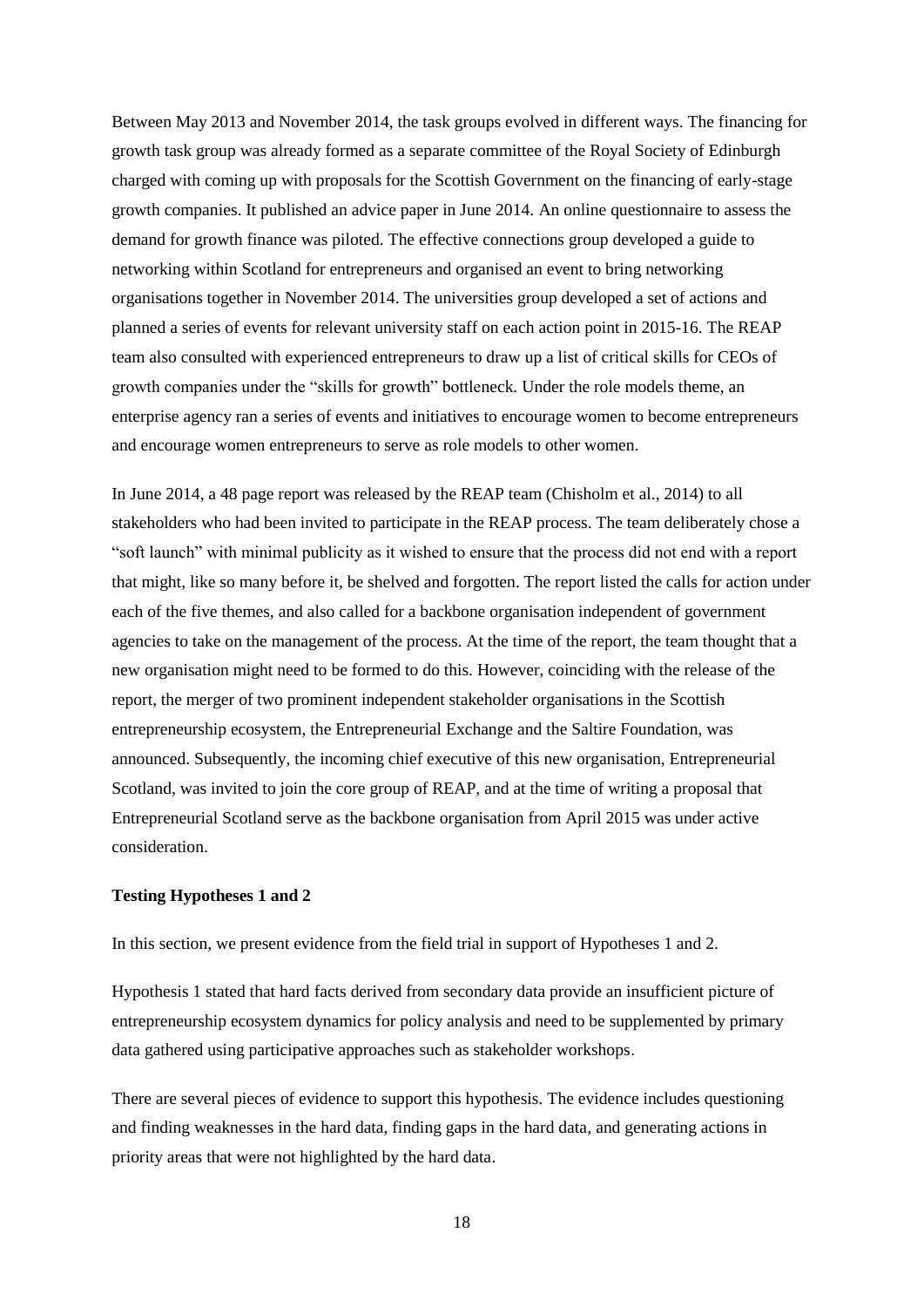First, the core team actively questioned the results in several of the items included in the GEDI analysis. For example, the United Kingdom scored relatively poorly on the institutional measure of risk capital used by GEDI (a measure of corporate managers' perceptions of the availability of venture capital to early-stage ventures, published by the Global Competitiveness Index), but measured relatively well on other international measures of VC availability. The Scottish REAP team did not trust this measure, and it was replaced with a measure of the Depth of the Capital Market for Venture Capital published by the IESE - Ernst & Young PE-VC Country Attractiveness Index. This did not rely on perceptions of managers with little exposure to venture capital, but instead was composed of measures of capital flows relevant to VC exits. This measure correlated highly with actual VC flows at the national level.

In another example, Scotland has a relatively low proportion of individuals who invest in other people's new business, and it is this that led to risk capital being identified as a bottleneck. But stakeholders pointed out that Scotland has a relatively well-developed business angel infrastructure, with some 22 angel syndicates and a transparent angel market, and the UK has exceptionally attractive incentives for wealthy individuals to invest in new ventures. Further research could test the sensitivity of the risk capital pillar to the inclusion of all informal investment rather than "sophisticated" investment. In the end, the REAP team chose to focus on the different finance issue of exits for investors that was emphasised in stakeholder meetings.

Further reflection on the pillars in which Scotland did well raised some doubts as to what was being measured within these pillars. For example, in the competition pillar, the individual measure is the "percentage of early-stage entrepreneurs who operate in markets where not many businesses offer the same product". The GEDI authors intended it to be a relative measure of product-market uniqueness, but it could also be a measure of a lack of competition due to low overall levels of entrepreneurship. Thus, Scotland appeared to do well on this measure, but it could be signalling weakness rather than strength, because of the way the original survey item was worded. The institutional measure for this pillar was for the UK rather than Scotland, and might therefore not reflect the dominance of firms in a regional market like Scotland. Again, this could have flattered Scotland's ranking.

Because Scotland had relatively few necessity-driven entrepreneurs, it scored highly on "Percentage of nascent and new early-stage entrepreneurs who initiated their business because of opportunity startup motive". This measure intended to penalize countries with high proportions of necessity-driven and by implication low quality start-ups. But, in Scotland, which had a relatively advanced social welfare system and a strong class-based society, it may simply have reflected the lack of perceived economic need or self-efficacy on the part of those without employment.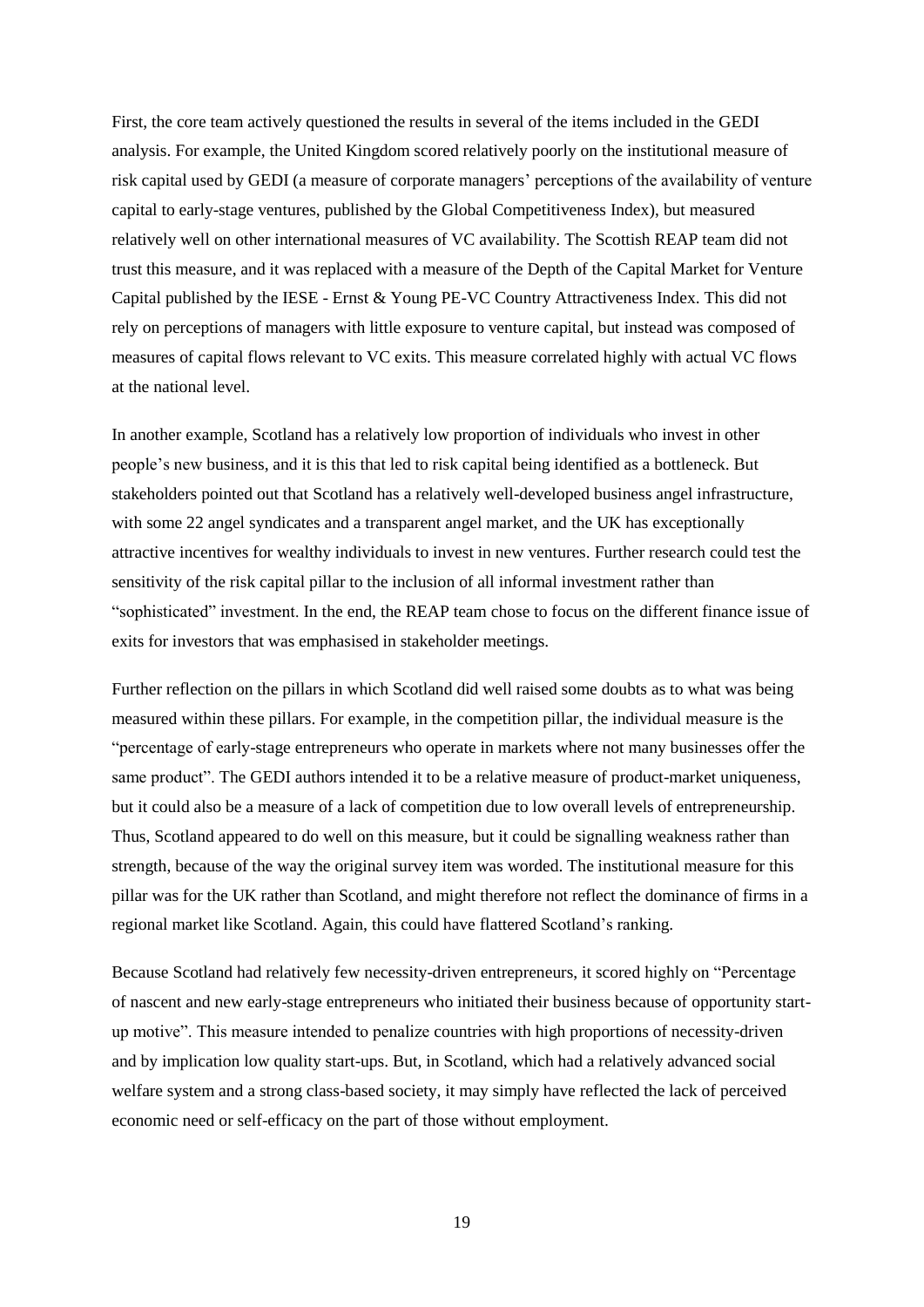Second, the stakeholder groups identified links between the bottlenecks suggested by the secondary data. This is something the hard data itself did not do. Following a content analysis and a full day of discussion by the core REAP team, combining the GEDI and stakeholder analyses, the Scottish REAP team was able to identify five linked issues that if tackled comprehensively, could lift a range of pillars. These five themes only partially overlapped with the bottlenecks thrown up by the hard data analysis. For example, one issue raised repeatedly by entrepreneurs in the stakeholder group sessions was the relatively low contribution by universities to the Scottish entrepreneurship ecosystem. This was not identified as an issue by the GEDI analysis. If indeed the university sector is a bottleneck, proceeding with policy based on the hard data alone would have omitted a bottleneck in the ecosystem.

Hypothesis 2 stated that intensive stakeholder engagement such as focus groups produces causative insights that lower the risk of unintended consequences in entrepreneurship ecosystem management, increase stakeholder alignment, and decrease the risk of inertia.

The university theme is interesting because it was raised repeatedly by entrepreneurs. Yet many of their claims were based on misunderstandings and not borne out by hard evidence subsequently collected by the REAP team and incorporated into its June 2014 report. Examples included the belief that entrepreneurs taught all entrepreneurship classes in US universities, that universities were detached from industry, that it was extremely difficult to get technology out of a university, and that academics and researchers were unwilling to network. In fact, Scotland had one of the highest rates of R&D expenditure in Higher Education (HERD) and one of the lowest rates of R&D expenditure in the business sector (BERD) in the OECD, and Scottish universities had relatively high rates of knowledge exchange compared with the rest of the UK (Chisholm et al., 2014, p.19). One of the tasks of the university task group then became not just how to enhance the connectivity of the universities but also to educate entrepreneurs on how the universities do engage in the ecosystem. On the other hand, it demonstrated that the degree of engagement varied greatly across the university sector and that universities had much to learn from each other: pockets of best practice were scattered through the university sector and not visible. This led to the idea of sharing of best practice within the sector by the university task group. The group also agreed a set of stretch goals for the sector, including "enterprise for all". This combination of sharing of best practice to produce "quick wins" and long term ambitious goals helped promote alignment and avoid inertia.

One issue raised by the effective connections task group was that there was a wide range of networking organisations for entrepreneurs in Scotland; the problem was that many entrepreneurs did not know this and the networking organisations were not themselves well networked to each other. This prevented the REAP team from developing new networking organisations but instead led it to create a guide to networking and an event that brought networking organisations together. These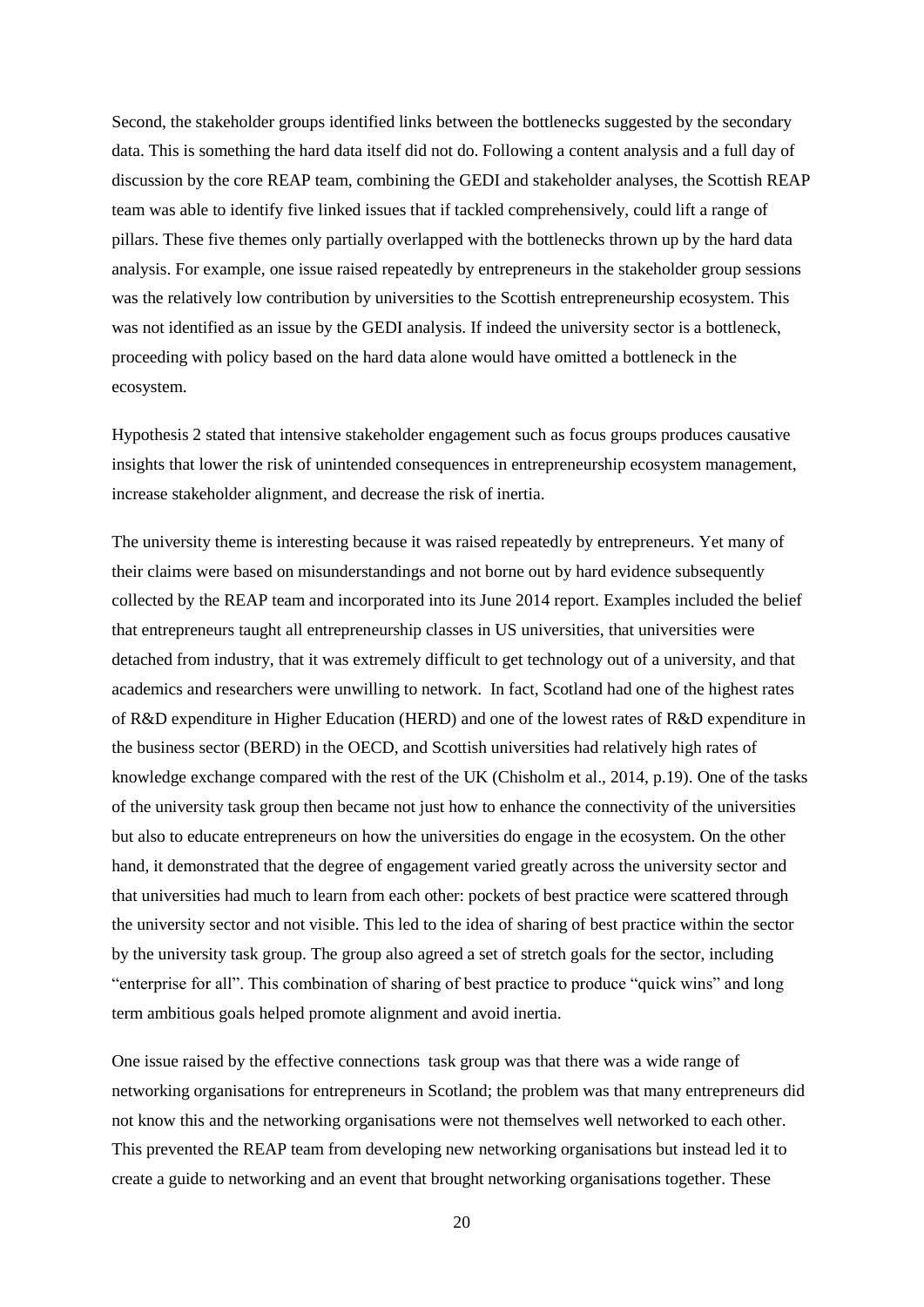actions are designed to improve alignment. While it is too early to draw strong conclusions on how the REAP process will aid alignment, the Scottish entrepreneurship ecosystem support landscape began to shift significantly in 2014 with the merger of two major support organisations in 2014. A visual representation of how the support structure to the entrepreneurship ecosystem may realign is presented in Figure 3.

Experience with the high level task groups to date suggests that regular monitoring and "holding of feet to the fire" is necessary to maintain momentum and prevent inertia. The core REAP team regularly reviews activity under each action plan and it is already clear that "what gets measured gets done".

#### **Discussion**

This paper was inspired by the observation that while the concept of entrepreneurship ecosystems has rapidly gained currency in policy practitioner circles, both the concept itself and its implications for policy analysis and management of policy implementation remain under-theorized. To address this gap, we have drawn on policy research in complex socio-economic systems to infer distinctive challenges faced by entrepreneurship ecosystem policy analysis and management, and also, elaborated on the implications they pose for policy practice. Our core observation was that in complex, multipolar entrepreneurship ecosystems, where system performance is co-produced in complex interactions among ecosystem stakeholders, performance deficiencies are not easily reducible to well-defined market failures; participative policy analysis approaches are required to enhance the understanding of how the system works, identify coherent policy actions that are more likely to yield a desired impact, and to build stakeholder commitment to overcome systems inertia. We used the context provided by a Scottish entrepreneurship ecosystem facilitation initiative to explore our hypotheses.

While our explorations uncovered evidence for Hypotheses 1 and 2, there was also evidence that participative approaches alone in the absence of hard data provide an insufficient picture of entrepreneurship ecosystem dynamics for policy analysis and management. This evidence included stakeholders being informed and even surprised by the hard data. For example team members were surprised that in relation to other innovation-driven countries, the current gross enrolment ratio in tertiary education in Scotland (proportion of 18 to 22 year olds undergoing third level education) was relatively low. A second surprise was that Scotland fared best in the ability pillars. The quantity of entrepreneurship in Scotland has long been perceived as relatively low. This demonstrated the advantage of the GEDI choice of ability variables that reflect innovative entrepreneurship, not all entrepreneurship.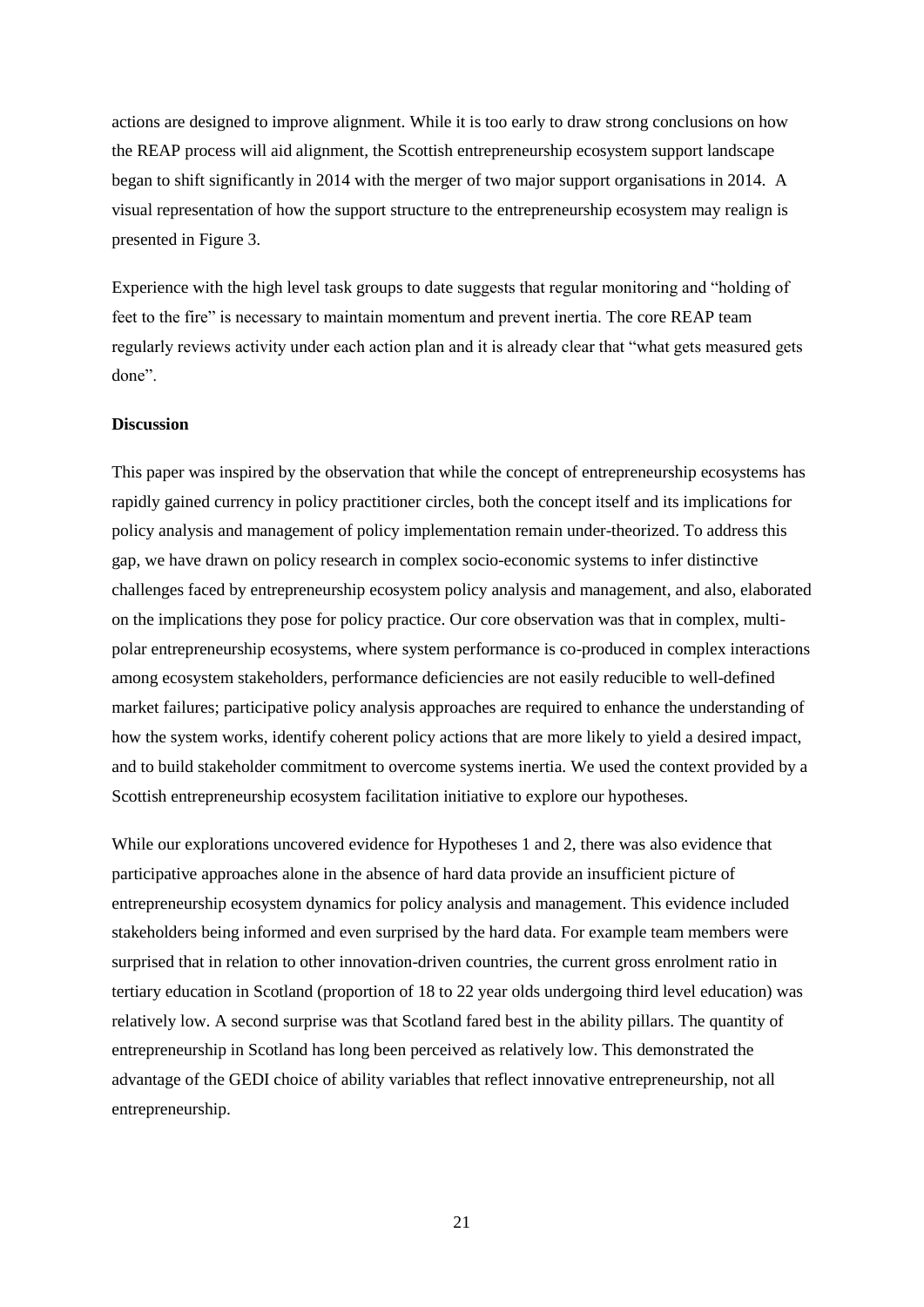Interestingly, throughout this whole process, no suggestions were made to add dimensions to the GEDI framework, only to improve certain measures of constructs. The hard data provided a foil, or basis for discussion rather than being accepted as the last word on the state of the ecosystem. It also enabled statements made by stakeholders to be compared with the hard data. In some cases, these statements were found to be untrue. In other cases, the measures used for the hard data were found to be unsuitable.

In an example where the systematic analysis of the hard data countered subjective bias, the sensitivity analysis highlighted the need to focus on areas of absolute weakness, rather than relative weakness. Table 7 shows that Scotland ranks in the fourth quartile of innovation-driven countries for three aspiration pillars but no attitude pillars. Yet the worse score of any pillar was Opportunity Perception, and this was identified as the bottleneck deserving the greatest allocation of additional effort. Because the GEDI methodology is based on the premise that the weakest pillars, not the relatively weak pillars, hold the entire entrepreneurship ecosystem in check, the sensitivity analysis spotlighted Opportunity Perception more than the relatively weak Aspiration pillars. This example supports the notion that "soft" insights complement, but do not replace, "hard" facts.

While it is too early to fully assess the impact of the collective impact approach in Scotland, it is striking that not one of the actions proposed in the Scottish REAP report summarising its findings required government to introduce new policies or change old ones. The actions focused on other stakeholders in the system, challenging them to commit to specific actions; through the high level task groups, critical stakeholders had already been co-opted, helped to shape and were committed to these actions. This stands in stark contrast to contemporary practices in the UK of superficial conferencestyle "consultation" of stakeholders and ministerial "surprise" announcements of policy decisions (Bridge, 2011; Arshed et al., 2014). This ecosystem analysis and management approach seems more humble, more cautious, more engaged and more long term-oriented; the analysis took around two years and the action phase has only just begun and is intended to last for the foreseeable future.

There may be two reasons for the absence of a clear role for central government in the actions. One is that the general regulatory background for entrepreneurship in Scotland is relatively favourable. For example, in 2014, the UK ranked  $8<sup>th</sup>$  in the World Bank Ease of Doing Business ranking (World Bank, 2014). This may be why regulatory issues were not identified as bottlenecks. This raises the possibility that our main proposition may be contingent on the relative maturity of the regulatory regime for entrepreneurship in a country. In countries where regulation is burdensome or rule of law is weak, there may indeed be a need for government-centred entrepreneurship policy that is focused on adjusting the regulatory regime (Levie and Autio, 2011).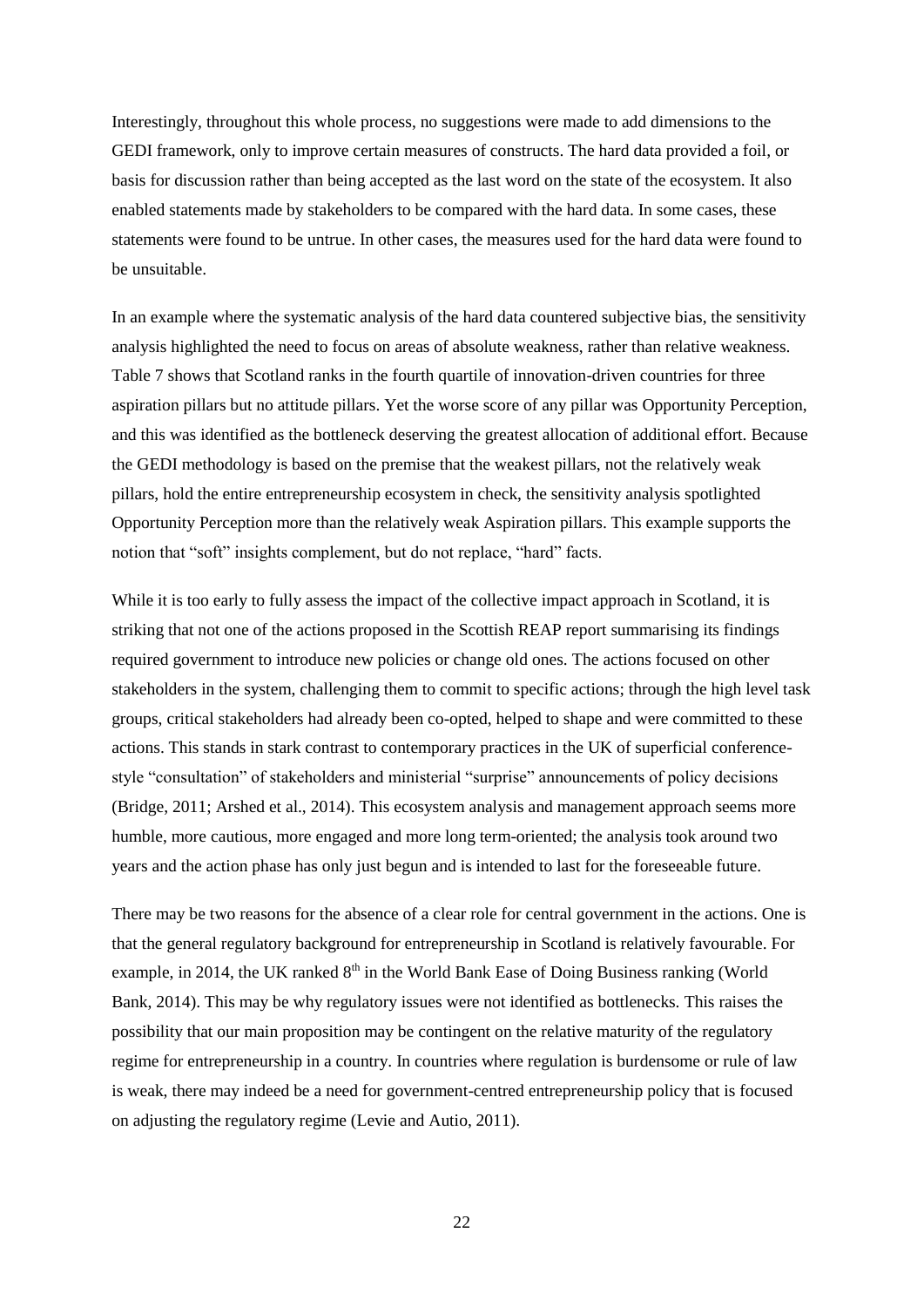The second reason could be that while civil servants responsible for entrepreneurship policy in Scotland were kept informed of the REAP team's progress, they were not invited to become core team members. On the one hand, the REAP team was concerned that in the heated political atmosphere leading up to the Scottish referendum in September 2014, part-formulated policy solutions might be prematurely adopted and "announced" rather than analysed fully and managed bottom-up. But on the other hand, the central policymaker's perspective was not directly represented, and this may have led to some blind spots on the part of the core REAP team.

Another constituency that was missing from the core REAP team was corporate Scotland. While a representative group of senior corporate executives did participate at a separate stakeholder workshop, the presence of a corporate representative on the core REAP team might have changed the dynamics of the team. The three sectors represented: enterprise agencies, universities and entrepreneurs, all had their disagreements at times and felt they had to defend their sectors. A corporate representative might have been seen as an honest broker, more objective, and more results-focused – and was, in fact, recommended by the MIT REAP Program leaders.

Future research might compare the effectiveness of attempts at analysis and management in different entrepreneurship ecosystems. A realist synthesis methodology to comparison might be appropriate, since it has "the interpretive and explanatory purpose of understanding the processes or mechanisms underlying complex social interventions" (Tractenberg, 2013).

In conclusion, this paper has explored the various challenges an ecosystems approach to entrepreneurship policy presents for policy analysis and management. After 30 or so years of a market failure approach to entrepreneurship policy, an ecosystems approach offers the potential of new insights and, if correctly implemented, higher effectiveness. This paper has highlighted potential benefits of participative analysis and management approaches for ecosystems policy and suggested that where system performance depends on coordinated action by multiple stakeholders, bottom-up approaches that engage policy stakeholders are likely to work better than centrally designed policies implemented by civil servants. We hope that our study will inspire further explorations of this important, yet under-researched domain.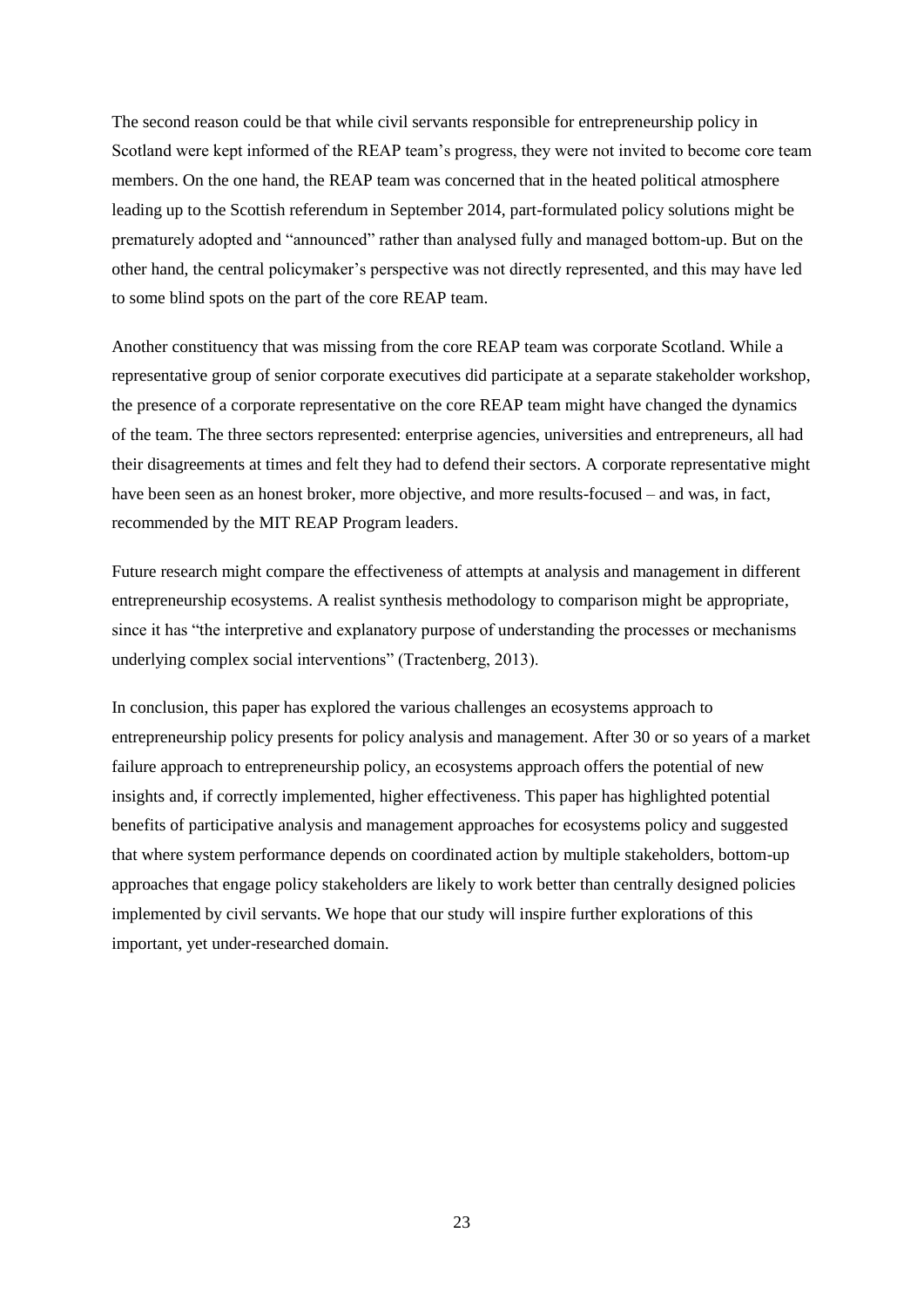#### **References**

Acs, Z..J., Szerb, L. (2009), The Global Entrepreneurship Index (GEINDEX), Foundations and Trends in entrepreneurship. Vol. 5, Issue 5, pp. 341-435.

Acs, Z.J., Autio, E., Szerb, L., 2014. National Systems of Entrepreneurship: Measurement Issues and Policy Implications. Research Policy 43, 476-494.

Arshed, N., Carter, S., Mason, C. 2014. The ineffectiveness of entrepreneurship policy: is policyformulation to blame? Small Business Economics 43: 639-659.

Autio, E., & Acs, Z. (2010), Intellectual property protection and the formation of entrepreneurial growth aspirations. Strategic Entrepreneurship Journal, Vol. 4 No. 3, pp. 234-251.

Autio, E., Cleevely, M., Hart, M., Levie, J., Acs, Z., Szerb, L. (2012), Entrepreneurial Profile of the UK in the Light of the Global Entrepreneurship and Development Index, Imperial College Business School, London, 35pp.

Autio, E., Kenney, M., Mustar, P., Siegel, D.S., Wright, M., 2014. Entrepreneurial innovation: The importance of context. Research Policy 43, 1097-1108.

Belzile, J.A., Öberg, G., 2012. Where to begin? Grappling with how to use participant interaction in focus group design. Qualitative Research 12, 459-472.

BenDor, T., Shoemaker, D.A., Thill, J.-C., Dorning, M.A., Meentemeyer, R.K., 2014. A mixedmethods analysis of social-ecological feedbacks between urbanization and forest persistence. Ecology and Society 19, 1-22.

Bridge, S., 2010. Rethinking Enterprise Policy: Can Failure Trigger New Understanding?. Basingstoke: Palgrave Macmillan.

Carree, M.A., Thurik, A.R. 2008. The Lag Structure of the Impact of Business Ownership on Economic Growth in OECD Countries, Small Business Economics*,* Vol. 30, pp. 101-110.

Cassar, G., 2006. Entrepreneur opportunity costs and intended venture growth, Journal of Business Venturing, Vol. 21, pp. 610-632.

Chisholm, D., Grey, S., Harris, J., Levie, J., Reeves, C., Ritchie, I., 2014. Increasing Innovationdriven Entrepreneurship in Scotland through Collective Impact. Inverness, UK: Highlands and Islands Enterprise/Scottish Enterprise. 47pp.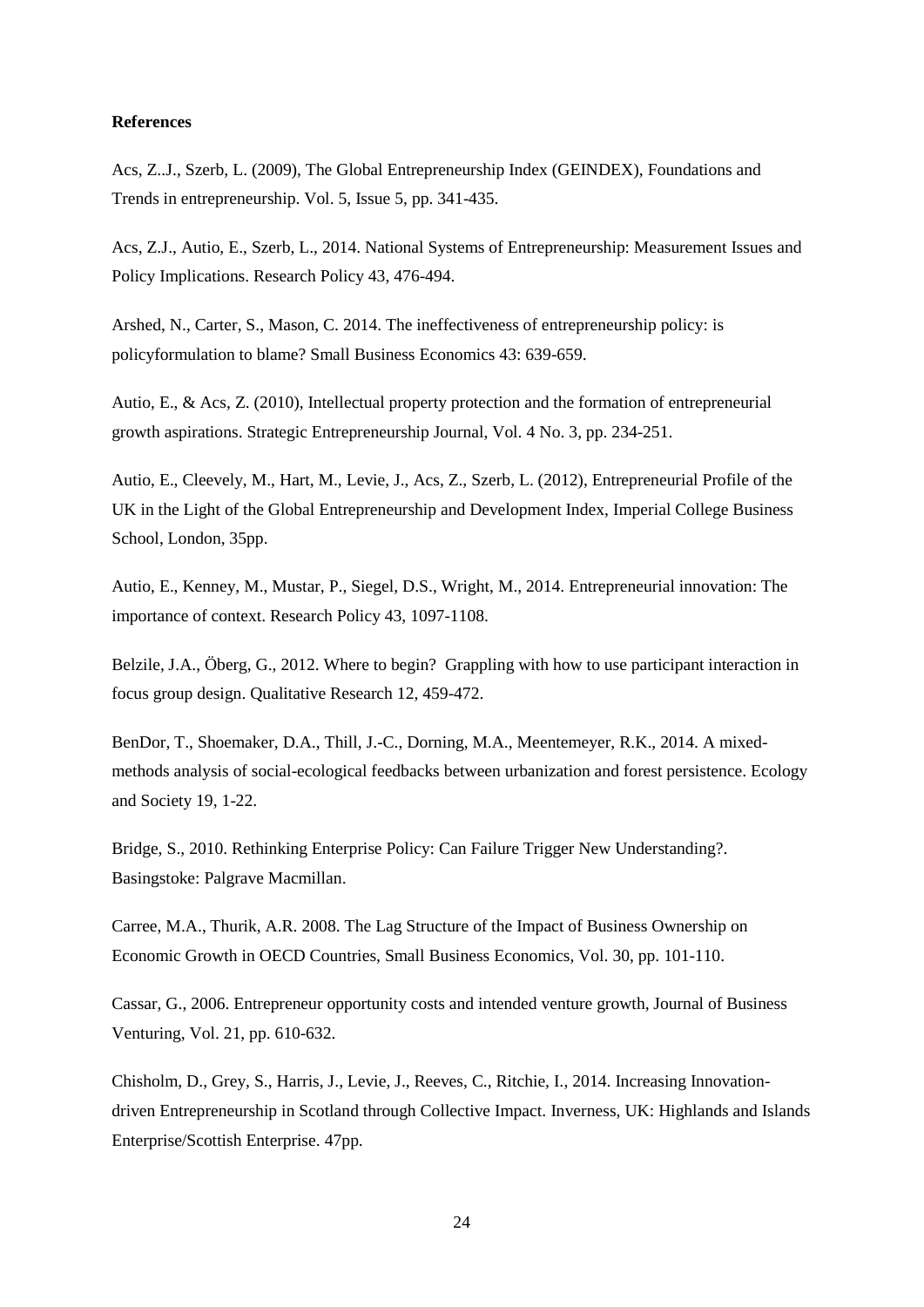David, P.A., 1985. Clio and the economics of QWERTY. American Economic Review 75.

Dodgson, M., Hughes, A., Foster, J., Metcalfe, S. 2010. Systems thinking, market failure, and the development of innovation policy: The case of Australia. Research Policy 40: 1145-1156.

Drexler, M., Eltogby, M., Foster, G., Shimizu, C., Ciesinski, S., Davila, A., Hassan, S.Z., Jia, N., Lee, D., Plunkett, S., Pinelli, M., Cunningham, J., Hiscock-Croft, R., McLenithan, M., 2014. Entrepreneurial Ecosystems Around the Globe and Early-Stage Company Growth Dynamics, in: Forum, W.E. (Ed.). World Economic Forum, Geneva.

Edquist, C. 1997. Systems of Innovation – Technologies, Institutions and Organizations. Pinter Publishers, London.

FORA, 2010. Quality Assessment of Entrepreneurship Indicators, Version 5. International Consortium of Entrepreneurship, Copenhagen.

Gustafsson, R., Autio, E., 2011. A failure trichotomy in knowledge exploration and exploitation. Research Policy 40, 819-831.

Hanley Brown, F., Kania, J., Kramer, M., 2012. Channeling Change: Making Collective Impact Work. Stanford Social Innovation Review, January, 1-8.

Hayek, F.A.v., 1945. The Use of Knowledge in Society. American Economic Review 35, 519-530.

Kahan, J.P., 2001. Focus groups as a tool for policy analysis. Analyses of Social Issues and Public Policy, 129-146.

Kaplowitz, M.D., Hoehn, J.P., 2001. Do focus groups and individual interviews reveal the same information for natural resource valuation? Ecological Economics 36, 23247.

Kirzner, I., 1997. Entrepreneurial discovery and the competitive market process: An Austrian approach. Journal of Economic Literature 35, 60-85.

Levie, J., Autio, E., 2011. Regulatory burden, rule of law, and entry of strategic entrepreneurs: An international panel study, Journal of Management Studies, Vol. 48, No. 6, pp. 1392-1419.

Levie, J., Autio, E., Reeves, C., Chisholm, D., Harris, J., Grey, S., Ritchie, I., Cleevely, M., 2013. Assessing Regional Innovative Entrepreneurship Ecosystems with the Global Entrepreneurship and Development Index: The case of Scotland. Global Entrepreneurship Monitor Research Conference, Barcelona, June.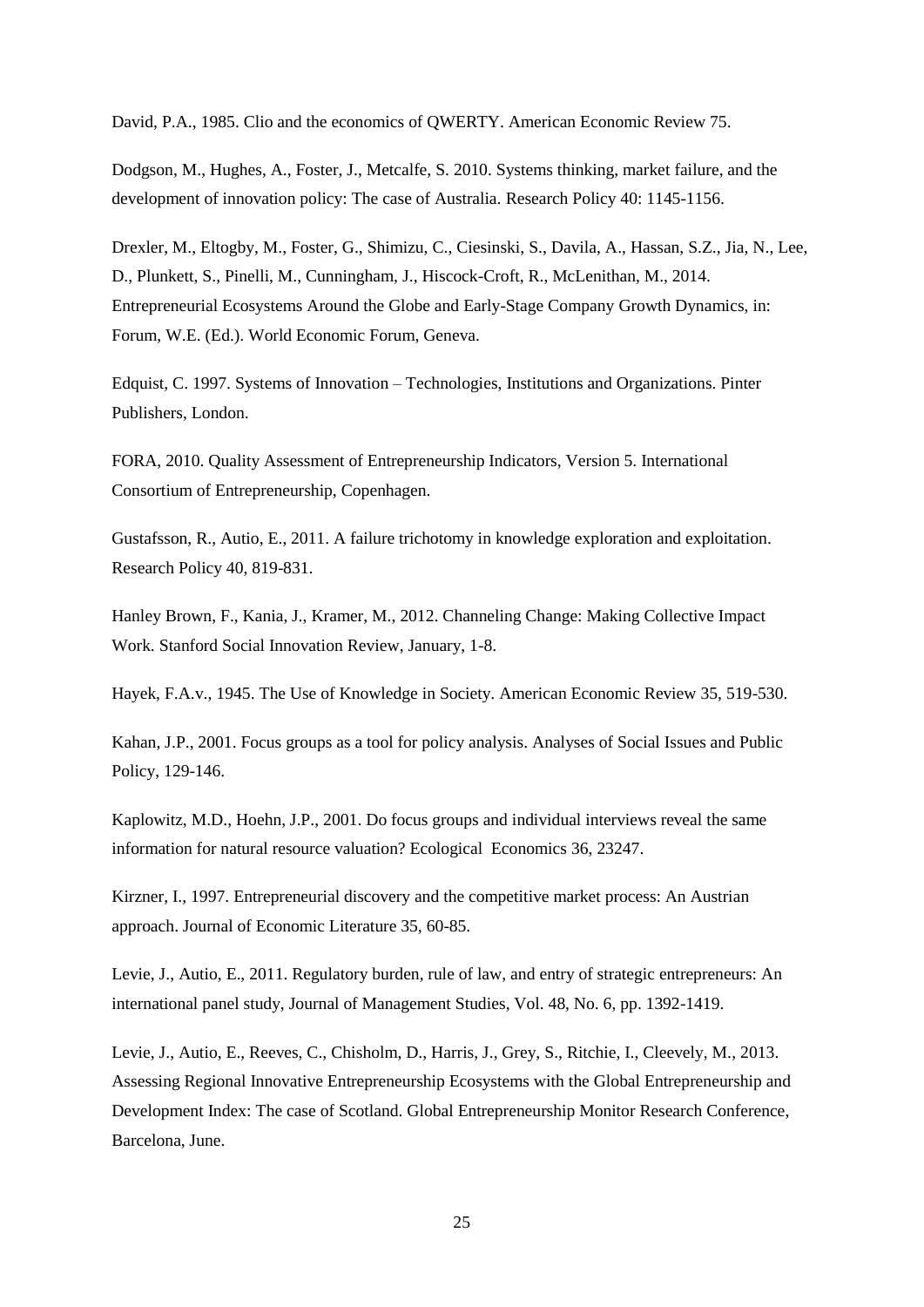Lundström, A., Stevenson, L.A., 2005. Entrepreneurship Policy: Theory and Practice. Springer, Boston.

Lundvall, B.-Å., (ed.) 1992. National Systems of Innovation: Towards a theory of innovation and interactive learning. Pinter Publishers, London.

Markova, I., Linell, P., Grossen, M., Salazar Orvig, A., 2007. Dialogue in Focus Groups: Exploring Socially Shared Knowledge. Equinox Publishing, London.

McMullen, J.S., Shepherd, D.A., 2006. Entrepreneurial action and the role of uncertainty in the theory of the entrepreneur, Academy of Management Review, Vol. 31, No. 1, pp. 132-152.

Meilasari-Sugiana, A. 2012. Collective action and ecological sensibility for sustainable mangrove governance in Indonesia: challenges and opportunities. Journal of Political Ecology Vol 19, pp. 184- 201.

Meinzen-Dick, R.S., Di Gregorio, M., 2004. Collective Action and Property Rights for Sustainable Development. Focus 11, Brief 1, February. International Food Policy Research Institute, Washington D.C.

Merton, R.K., 1936. The unanticipated consequences of purposive social action. American Sociological Review 1, 894-904.

Merton, R.K., 1987. The focussed interview and focus groups: continuities and discontinuities. The Public Opinion Quarterly 51, 550–566.

Nelson, R.R., 1993. National Innovation Systems: A Comparative Analysis. Oxford University Press, New York, NY.

Nill, J., Kemp, R., 2009. Evolutionary approaches for sustainable innovation policies: From niche to paradigm? Research Policy 38: 668-680.

Pahl-Wostl, C., 2002. Participative and stakeholder-based policy design, evaluation and modeling processes. Integrated Assessment 3, 3-14.

Pahl-Wostl, C., Jaeger, C.C., Rayner, S., Schär, S., van Asselt, M., 1998. Regional integrated assessment and the problem of indeterminacy, Views from the Alps: Regional Perspectives on Climate Change. MIT Press, Boston, MA, pp. 435-497.

Rotmans, J., 1998. Methods for Integrated Assessment: The challenges and opportunities ahead. Environmental Modelling and Assessment 3, 155-180.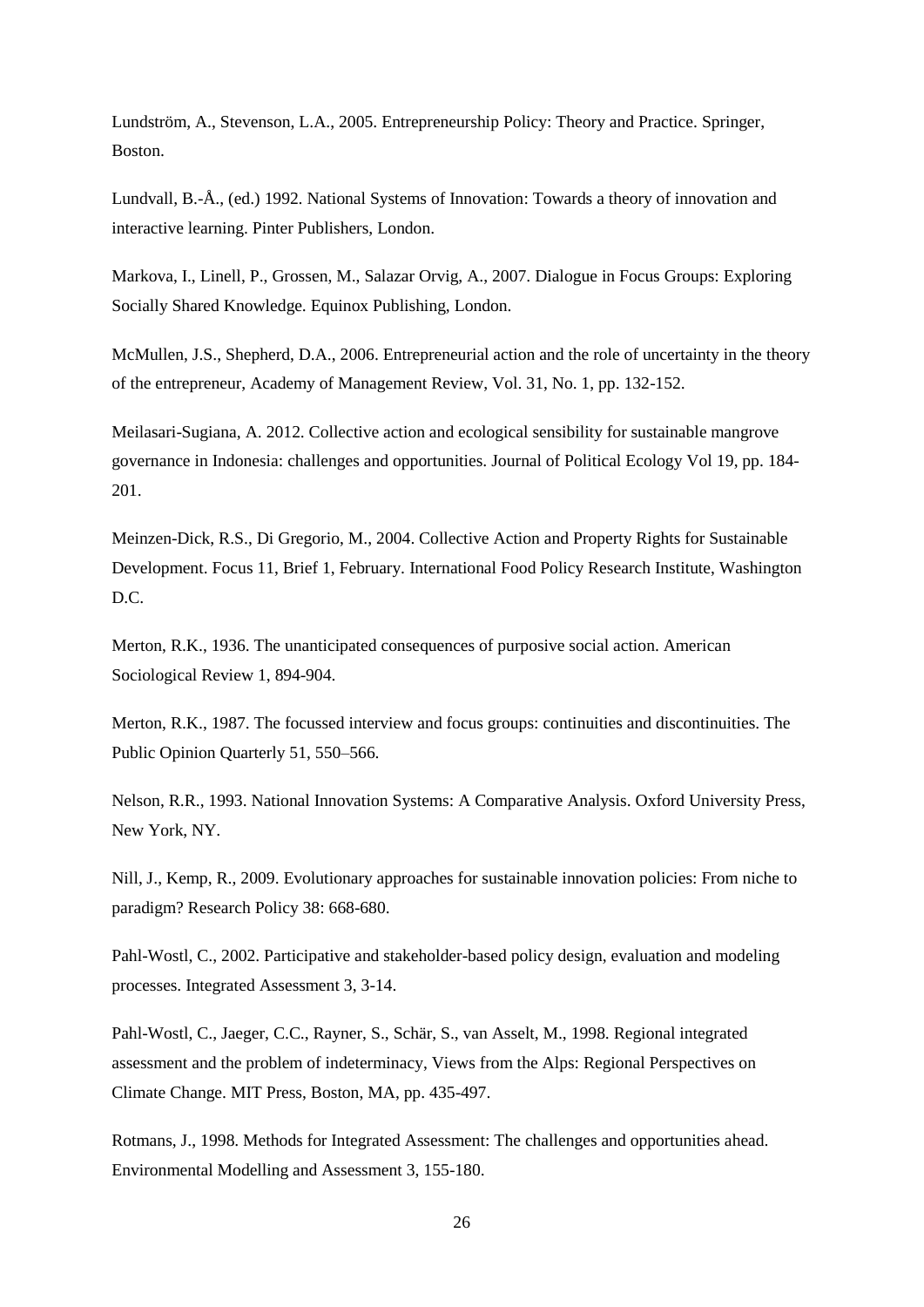Scottish Government (2011). The Government Economic Strategy. The Scottish Government, Edinburgh.

Smit, B., Wandel, J., 2006. Adaptation, adaptive capacity and vulnerability. Global Environmental Change 16, 282-292.

Stringer, L.C., Dougill, A.J., Fraser, E., Hubacek, K., Prell, C., Reed, M.S., 2006. Unpacking "participation" in the adaptive management of social–ecological systems: A critical review. Ecology and Society 11, 1-22.

Wilson, M.A., Howarth, R.B., 2002. Discourse-based valuation of ecosystem services: establishing fair outcomes through group deliberation. Ecological Economics 41, 431-443.

World Bank. 2014. Doing Business 2015: Going Beyond Efficiency. Washington, DC: World Bank.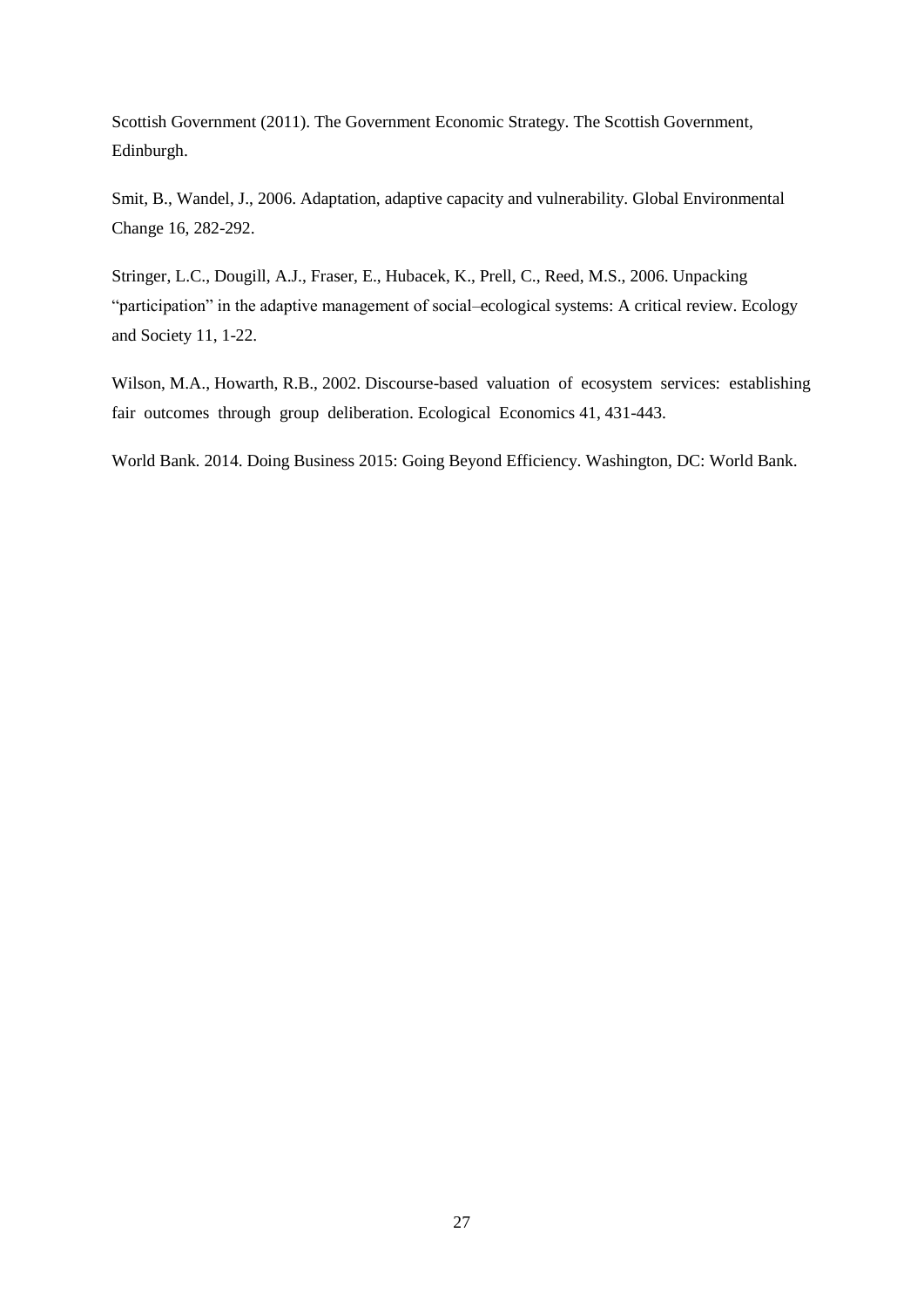| Pillar/Theme                  | People  | Funding | Infrastructure | Policy | Rewards<br>and<br><b>Norms</b> | Demand  |
|-------------------------------|---------|---------|----------------|--------|--------------------------------|---------|
| <b>ATTITUDES</b>              |         |         |                |        |                                |         |
| Opportunity<br>Perception     | E       |         | E, I, N        |        |                                | E, I, N |
| <b>Start-up Skills</b>        | E       |         | E,I,N          |        |                                |         |
| Non-Fear of Failure           | E       |         | E,I,N          |        | E,I,N                          |         |
| Networking                    | E, N    |         | E,I,N          |        |                                |         |
| <b>Cultural Support</b>       | E       |         | E,I,N          |        | E,I,N                          |         |
| <b>ABILITY</b>                |         |         |                |        |                                |         |
| <b>Opportunity Start-up</b>   | E       |         | E              |        | E                              | E       |
| <b>Tech Sector</b>            | E, I, N |         | E,I,N          |        |                                |         |
| Quality of Human<br>Resources | E, I    |         | E,I,N          |        |                                |         |
| Competition                   | E, I, N |         | E,I,N          |        |                                | E, I, N |
| <b>ASPIRATION</b>             |         |         |                |        |                                |         |
| <b>Product Innovation</b>     | I       |         | E, I, N        |        |                                |         |
| <b>Process Innovation</b>     | I       | E, I, N | E,I,N          |        |                                |         |
| <b>High Growth</b>            | E, I    |         | E,I,N          |        |                                |         |
| Internationalisation          | E, I    |         | E,I,N          |        |                                |         |
| <b>Risk Capital</b>           | E, I    | E.I.N   | E,I,N          |        |                                |         |

## **Table 1. Cross-reference of REAP themes and GEDI pillars**

Code: E: Entrepreneurship capacity I: Innovation capacity N: Linking networks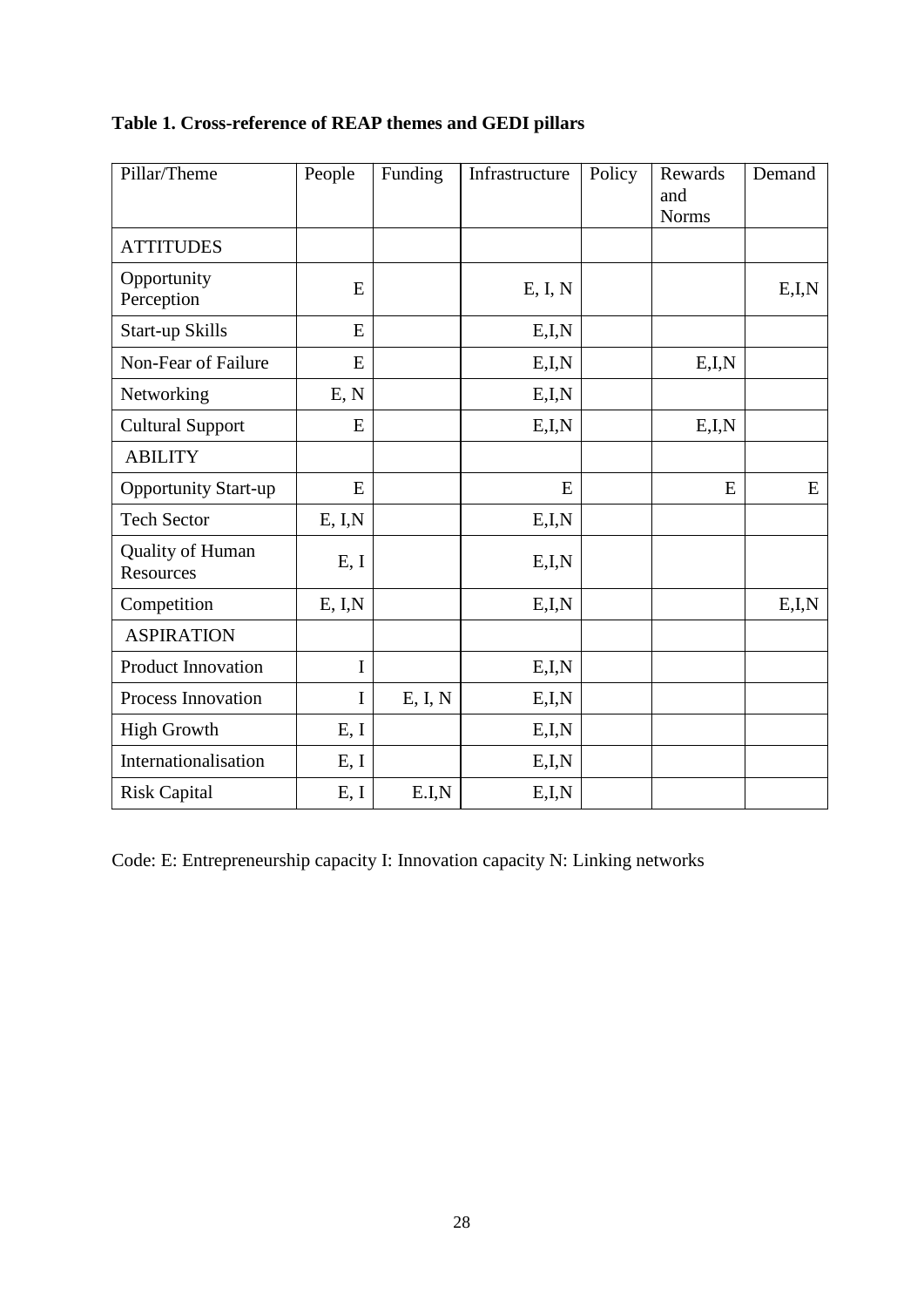## **Table 2. Classification of GEDI variables into input and output measures of the innovative entrepreneurial ecosystem**

| Pillar                        | Institutional<br>variable | Input or<br>output | Individual variable        | Input or<br>Output |
|-------------------------------|---------------------------|--------------------|----------------------------|--------------------|
|                               |                           |                    |                            |                    |
| <b>ATTITUDES</b>              |                           |                    |                            |                    |
| <b>Opportunity Perception</b> | Market<br>Agglomeration   | I                  | Opportunity<br>Perception  | I                  |
| Start-up Skills               | <b>Education PostSec</b>  | I                  | <b>Skill Perception</b>    | I                  |
| NonFear of Failure            | <b>Business Risk</b>      | I                  | Nonfear of Failure         | I                  |
| Networking                    | <b>Internet Usage</b>     | I                  | Know<br>Entrepreneurs      | I                  |
| <b>Cultural Support</b>       | Corruption                | I                  | <b>Career Status</b>       | I                  |
| <b>ABILITY</b>                |                           |                    |                            |                    |
| <b>Opportunity Startup</b>    | <b>Economic Freedom</b>   | I                  | TEA_Opportunity            | $\mathbf{O}$       |
| <b>Tech Sector</b>            | Tech_Absorption           | I                  | TEA_Technology             | $\Omega$           |
| Quality of Human<br>Resources | <b>Staff Training</b>     | I                  | TEA_Education              | $\mathbf O$        |
| Competition                   | <b>Domestic Market</b>    | I                  | TEA_Competition            | O                  |
| <b>ASPIRATION</b>             |                           |                    |                            |                    |
| <b>Product Innovation</b>     | Technology<br>Transfer    | I                  | TEA_NewProduct             | $\Omega$           |
| <b>Process Innovation</b>     | <b>GERD</b>               | I                  | TEA_NewTech                | $\Omega$           |
| <b>High Growth</b>            | <b>Business Strategy</b>  | I                  | TEA_Gazelle                | $\mathbf{O}$       |
| Internationalisation          | Globalisation             | I                  | TEA_Export                 | $\mathbf{O}$       |
| <b>Risk Capital</b>           | Venture Capital           | I                  | <b>Informal Investment</b> | I                  |

Code: I: Input measure O: Output measure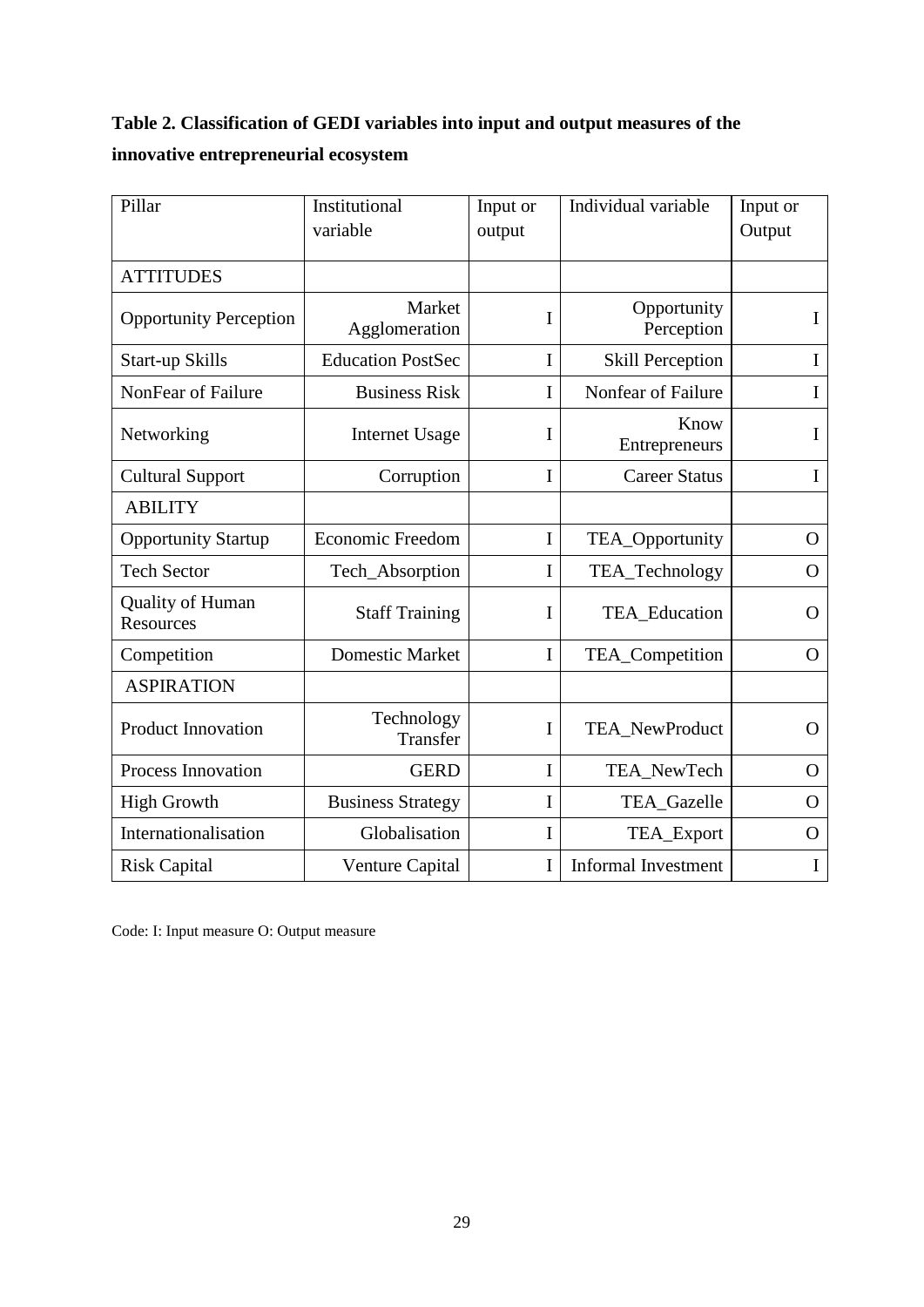## **Table 3. Scotland versus 27 'innovation-driven' economies**

| <b>Institutional Variable</b> |                                                             | <b>Individual Variable</b> |                               | <b>Pillars</b> | <b>Scotland Rank</b><br>(27 innovation-<br>driven countries) |       |                |
|-------------------------------|-------------------------------------------------------------|----------------------------|-------------------------------|----------------|--------------------------------------------------------------|-------|----------------|
|                               | Market Agglomeration                                        | 0.671                      | <b>Opportunity Perception</b> | 0.382          | <b>Opportunity Perception</b>                                | 0.347 | 17             |
|                               |                                                             | 0.632                      | <b>Skill Perception</b>       | 0.448          | Start-up Skills                                              | 0.401 | 19             |
|                               | Summary Education PostSec<br>Business Risk<br>Thernet Usage | 0.860                      | Nonfear of Failure            | 0.502          | NonFear of Failure                                           | 0.555 | 11             |
|                               |                                                             | 0.793                      | <b>Know Entrepreneurs</b>     | 0.357          | Networking                                                   | 0.403 | 21             |
|                               | Corruption                                                  | 0.924                      | <b>Career Status</b>          | 0.464          | <b>Cultural Support</b>                                      | 0.585 | 9              |
|                               |                                                             |                            |                               |                |                                                              |       |                |
|                               | <b>Economic Freedom</b>                                     | 0.757                      | TEA_Opportunity               | 0.628          | <b>Opportunity Startup</b>                                   | 0.573 | $\overline{4}$ |
|                               | Fech_Absorption<br>$\frac{25}{3}$ Staff Training            | 0.673                      | TEA_Technology                | 0.813          | <b>Tech Sector</b>                                           | 0.683 | $\overline{2}$ |
|                               |                                                             | 0.692                      | TEA_Education                 | 0.642          | <b>Quality of Human Resources</b>                            | 0.554 | 17             |
|                               | <b>Domestic Market</b>                                      | 0.765                      | TEA_Competition               | 0.718          | Competition                                                  | 0.644 | $\overline{3}$ |
|                               |                                                             |                            |                               |                |                                                              |       |                |
|                               | <b>Technology Transfer</b>                                  | 0.771                      | TEA_NewProduct                | 0.471          | <b>Product Innovation</b>                                    | 0.446 | 22             |
|                               |                                                             | 0.668                      | TEA_NewTech                   | 0.416          | Process Innovation                                           | 0.421 | 23             |
|                               | <b>Business Strategy</b>                                    | 0.728                      | TEA_Gazelle                   | 0.521          | <b>High Growth</b>                                           | 0.453 | 15             |
|                               | Fechnology<br>GERD<br>Business Strat<br>Se Globalisation    | 0.684                      | TEA_Export                    | 0.592          | Internationalisation                                         | 0.487 | 20             |
|                               | Venture Capital                                             | 0.716                      | <b>Informal Investment</b>    | 0.455          | <b>Risk Capital</b>                                          | 0.384 | 25             |

Note: The colour coding denotes the quartile within which Scotland is located for each element and pillar.

Blue: Top quartile; Green: second quartile; Amber: third quartile; Red: Bottom quartile

Numbers are Scotland's score within a normalised scale for all 27 participating innovation-driven economies plus Scotland from 0 to 1. Economies included: Australia, Belgium, Czech Republic, Denmark, Finland, France, Germany, Greece, Hong Kong, Iceland, Ireland, Israel, Japan, Republic of Korea, Netherlands, Norway, Portugal, Singapore, Slovenia, Spain, Sweden, Switzerland, Taiwan, United Arab Emirates, United Kingdom, United States.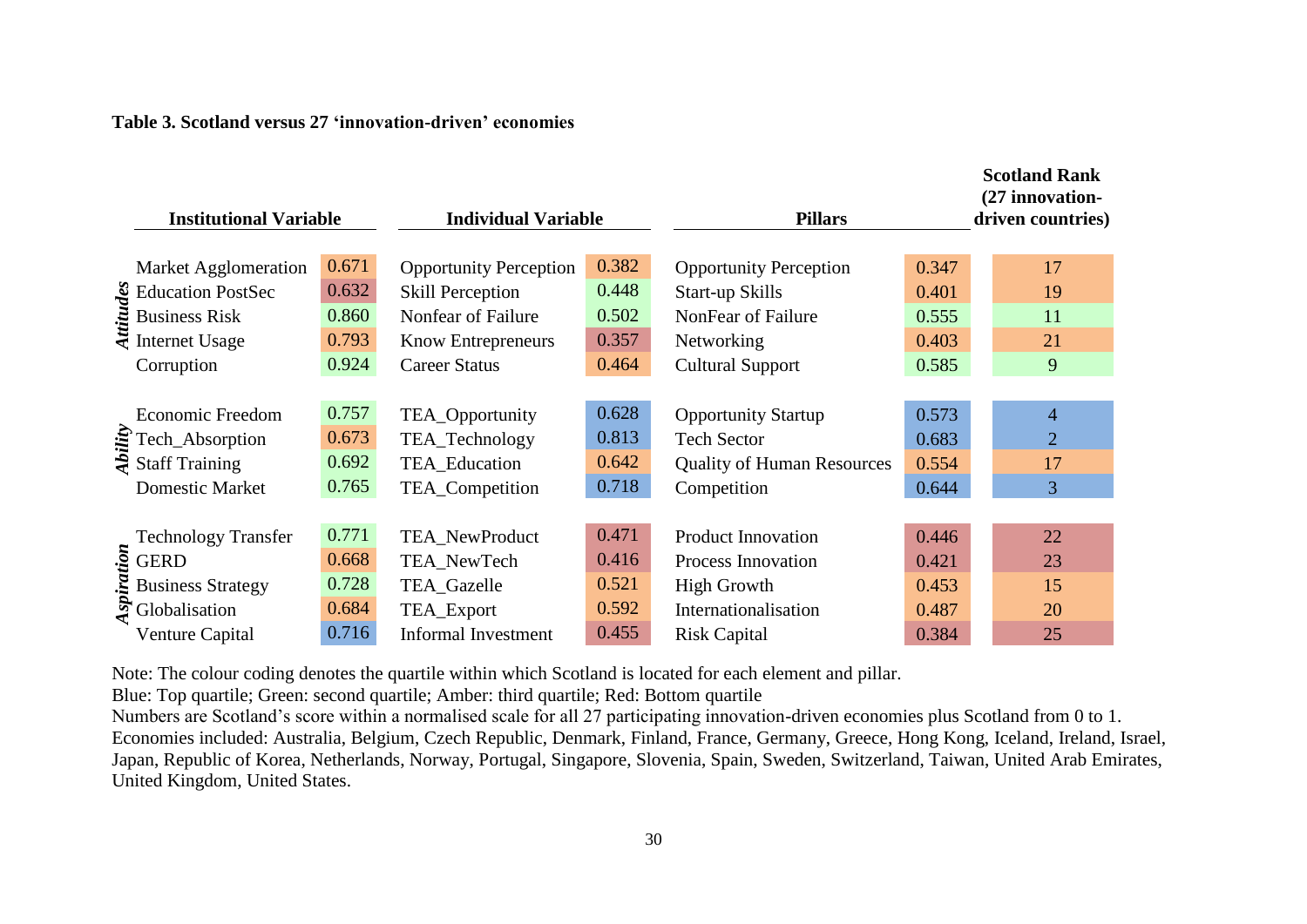## **Table 4. Sensitivity analysis illustrating the optimum additional allocation of policy effort for a 20% improvement in Scotland's GEDI score**

|                                   | <b>Scotland</b> | Wales | N. Ireland | England | <b>UK</b> |
|-----------------------------------|-----------------|-------|------------|---------|-----------|
| <b>Opportunity Perception</b>     | 13%             | 21%   | 24%        | 8%      | 9%        |
| Start-up Skills                   | 11%             | 11%   | 13%        | 8%      | 9%        |
| Non-Fear of Failure               | 4%              | 3%    | 6%         | 5%      | 5%        |
| Networking                        | 11%             | 11%   | 9%         | 9%      | 9%        |
| <b>Cultural Support</b>           | 3%              | 0%    | 0%         | 6%      | 6%        |
| <b>Opportunity Start-up</b>       | 4%              | 3%    | 1%         | 5%      | 5%        |
| <b>Tech Sector</b>                | 0%              | 6%    | 0%         | 0%      | 0%        |
| <b>Quality of Human Resources</b> | 4%              | 3%    | 5%         | 4%      | 4%        |
| Competition                       | 0%              | 0%    | 0%         | 3%      | 3%        |
| <b>Product Innovation</b>         | 9%              | 9%    | 6%         | 10%     | 10%       |
| <b>Process Innovation</b>         | 11%             | 11%   | 13%        | 9%      | 9%        |
| <b>High Growth</b>                | 9%              | 6%    | 7%         | 11%     | 10%       |
| Internationalisation              | 7%              | 6%    | 4%         | 10%     | 10%       |
| <b>Risk Capital</b>               | 12%             | 11%   | 12%        | 13%     | 11%       |
|                                   | 100%            | 100%  | 100%       | 100%    | 100%      |

Note: This sensitivity analysis is based on the following technical assumptions:

- 1. The weakest pillar in the system holds back the system
- 2. Additional allocation of resources would be provided to the bottleneck pillars
- 3. The additional cost of resources is the same for all pillars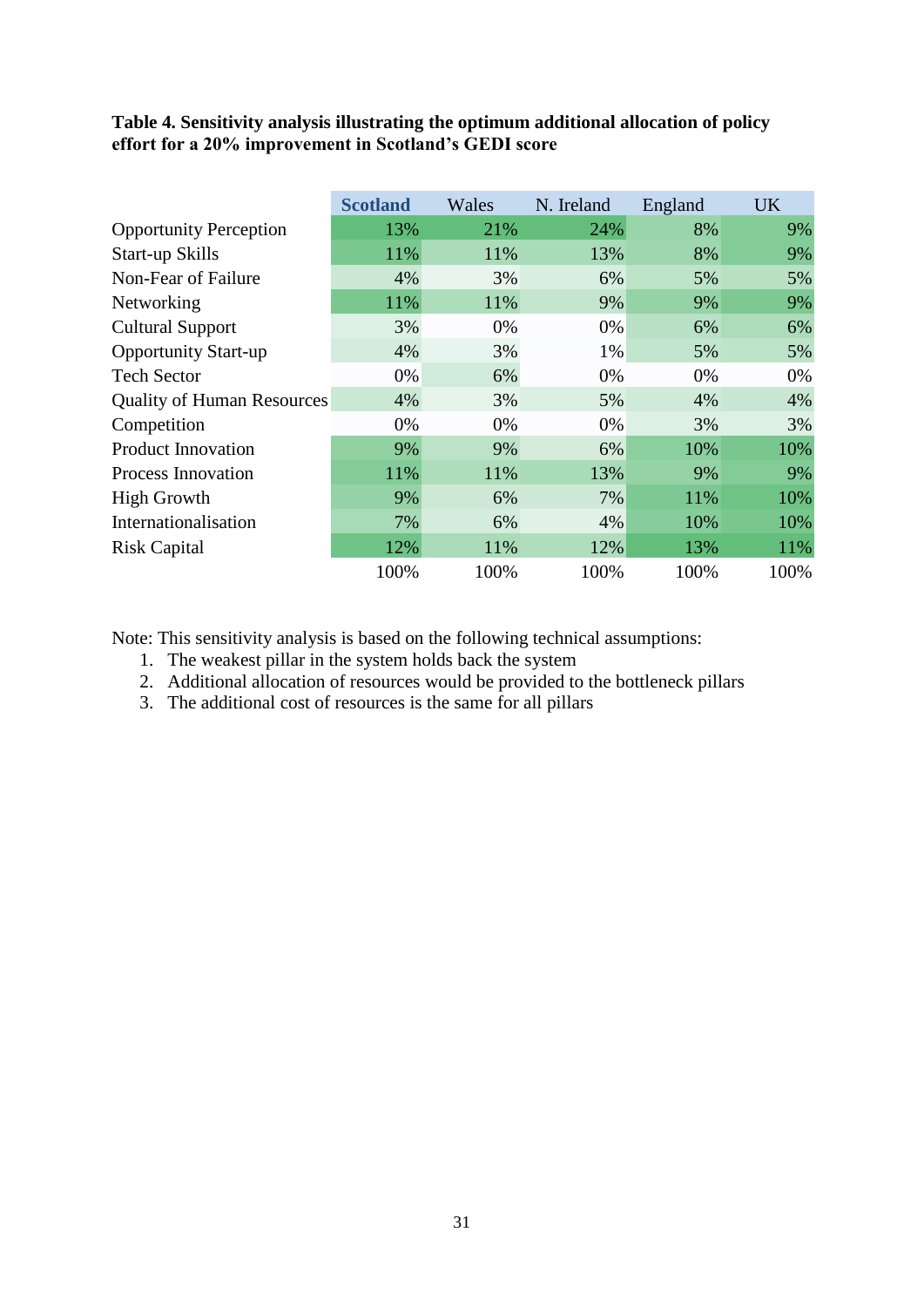## **Figure 1. Process model of analysis and management of a regional innovation-driven entrepreneurial ecosystem**

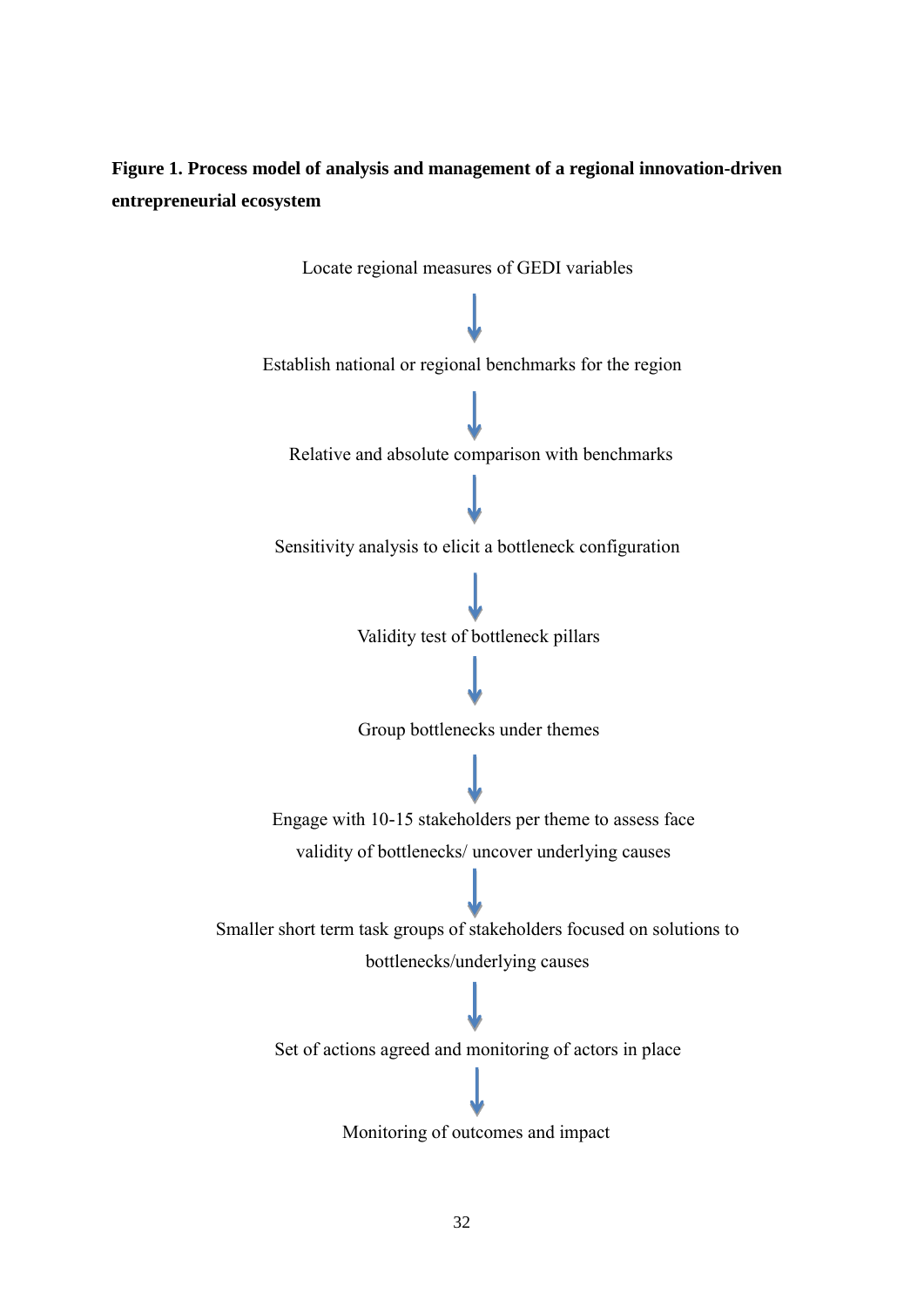

## **Figure 2. Scotland versus 'Arc of Prosperity' economies**